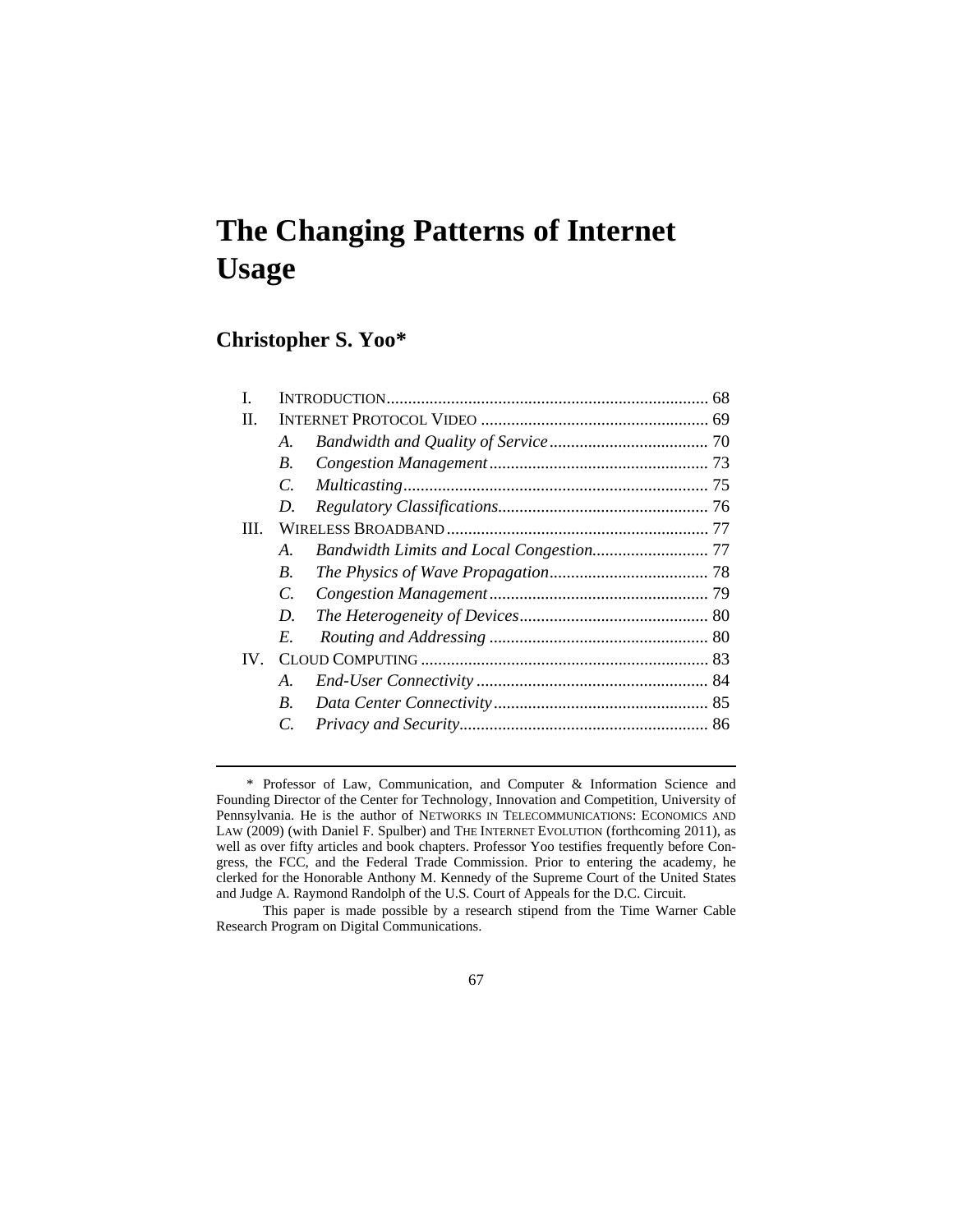# I. INTRODUCTION

The Internet unquestionably represents one of the most important technological developments in recent history. It has revolutionized the way people communicate with one another and obtain information and has created an unimaginable variety of commercial and leisure activities. Many policy advocates believe that the Internet's past success depended in no small part on its architecture and have argued that its continued success depends on preserving that architecture in the future.<sup>1</sup>

Interestingly, many members of the engineering community see the Internet in starkly different terms. They note that the Internet's origins as a military network caused it to reflect tradeoffs that would have been made quite differently had the Internet been designed as a commercial network from the outset.<sup>2</sup> Moreover, engineers often observe that the current network is ill-suited to handle the demands that end users are placing on it.<sup>3</sup> Indeed, engineering researchers often describe the network as ossified and impervious to significant architectural change.<sup>4</sup> As a result, the U.S. government has launched a series of initiatives to support research into alterna-

 3. These lists typically include such major concerns as security, mobility, quality of service, multicasting, and multihoming. *See, e.g.*, Mark Handley, *Why the Internet Only Just Works*, 24 BT TECH. J. 119, 123, 126–27 (2006); Jon Crowcroft, *Net Neutrality: The Technical Side of the Debate: A White Paper*, COMPUTER COMM. REV., Jan. 2007, at 49, 50–51, 52.

 <sup>1.</sup> *See, e.g.*, *Net Neutrality: Hearing Before the S. Comm. on Commerce, Science, and Transportation*, 109th Cong. 54–56 (2006) (statement of Lawrence Lessig, C. Wendell and Edith M. Carlsmith Professor of Law, Stanford Law School), *available at* http://commerce.senate.gov/public/?a=Files.Serve&File\_id=c5bf9e54-b51f-4162-ab92 d8a6958a33f8; Preserving the Open Internet, *Notice of Proposed Rulemaking*, 24 F.C.C.R. 13064, paras. 3–8 (2009).

 <sup>2.</sup> For example, David Clark's seminal description of the priorities animating the Internet's initial design (which represents one of the most frequently cited articles in the literature) notes that the Internet's origins as a Defense Department initiative led the protocol architects to place a high priority on certain concerns that would be relatively unimportant to the commercial Internet (such as survivability in a hostile environment) and to downplay other priorities that would prove critical once the Internet became a mainstream phenomenon (such as efficiency and cost allocation). *See* David D. Clark, *The Design Philosophy of the DARPA Internet Protocols*, COMPUTER COMM. REV., Aug. 1988, at 106, 107, 110.

 <sup>4.</sup> *See, e.g.*, Paul Laskowski & John Chuang, A Leap of Faith? From Large-Scale Testbed to the Global Internet 2 (Sept. 27, 2009) (unpublished manuscript) (presented at Telecomm. Policy Research Conference), http://www.tprcweb.com/images/stories/papers/Laskowski\_2009.pdf; *see also* OLIVIER MARTIN, STATE OF THE INTERNET & CHALLENGES AHEAD 1, 29 (2007), http://www.ictconsulting.ch/reports/NEC2007-OHMartin.doc (noting that "there appears to be a wide consensus about the fact that the Internet has stalled or ossified").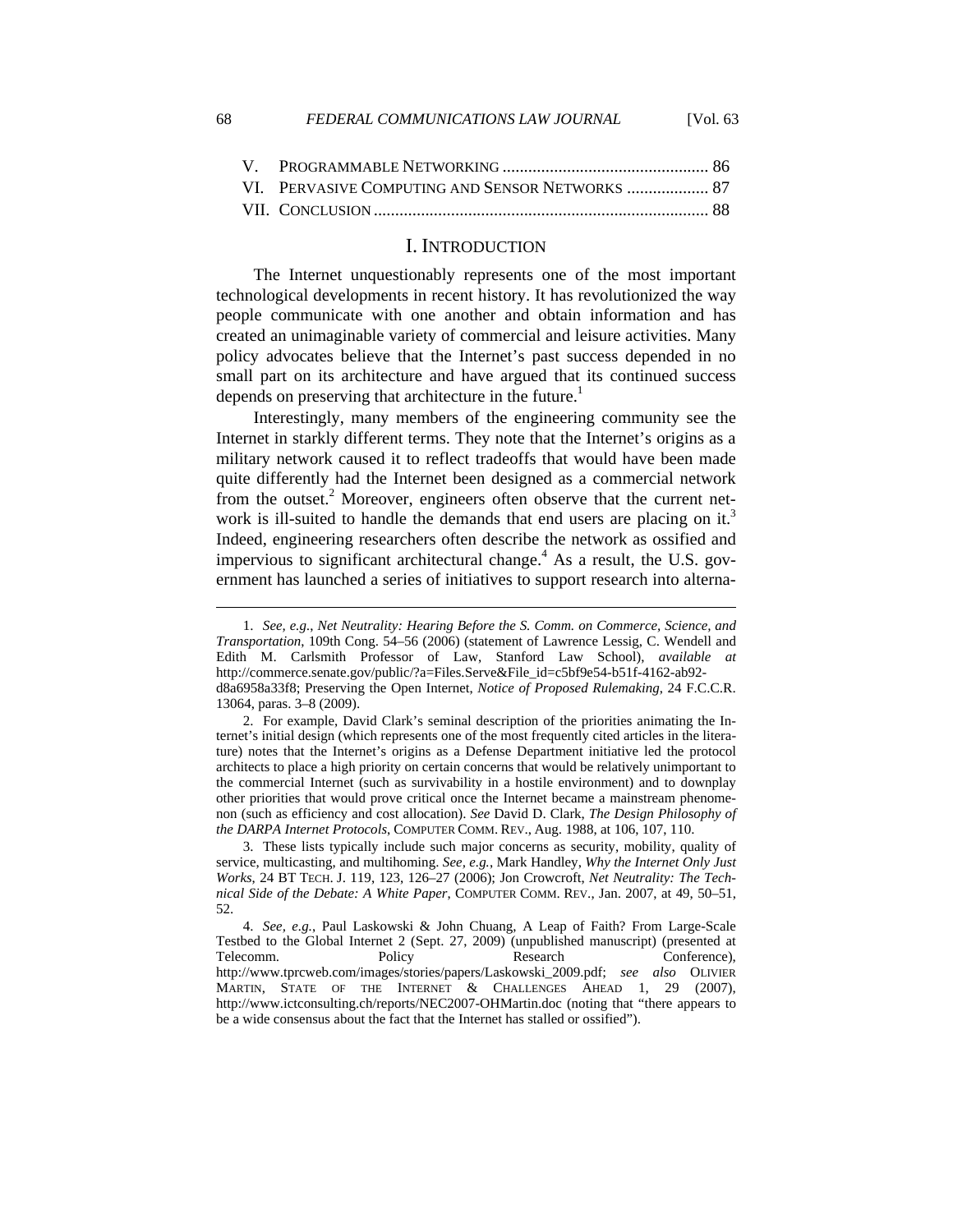tive network architectures.<sup>5</sup> The European Commission has followed a similar course,<sup>6</sup> and university-based researchers in both the United States and Europe are pursuing a variety of "clean slate" projects studying how the Internet might be different if it were designed from scratch today.<sup>7</sup>

This Essay explores some emerging trends that are transforming the way end users are using the Internet and examines their implications for both network architecture and public policy. Identifying future trends is inherently speculative and, in retrospect, will doubtlessly turn out to be mistaken in a number of important respects. Still, I hope that these ruminations and projections will yield some insights into the range of possible evolutionary paths that the future Internet may take.

# II. INTERNET PROTOCOL VIDEO

The development that has generated the most attention from policymakers and the technical community is the use of Internet-based technologies to distribute video programming. *Over-the-top services* (such as You-Tube and Hulu) rely on the public Internet to distribute video. Other services, such as AT&T's U-verse, also employ the protocols developed for the Internet to distribute video, but do so through proprietary networks. Verizon's fiber-based FiOS service and many cable television providers already rely on these protocols to provide video on demand and are making preparations to begin using Internet-based technologies to distribute their regular video channels as well. Because these services are often carried in whole or

 <sup>5.</sup> One example is DARPA's New Arch initiative. *See* DAVID CLARK ET AL., NEW ARCH: FUTURE GENERATION INTERNET ARCHITECTURE 4, 13 (2003), http://www.isi.edu/newarch/iDOCS/final.finalreport.pdf. The National Science Foundation (NSF) is pursuing similar initiatives. One is known as the Global Environment for Networking Innovations (GENI). *See Global Environment for Networking Innovations (GENI)*, NAT'L SCI. FOUND., http://www.nsf.gov/funding/pgm\_summ.jsp?pims\_id=501055 (last visited Nov. 15, 2010). Another was originally known as the Future Internet Design (FIND) project. *See* VINT CERF ET AL., FIND OBSERVER PANEL REPORT (2009), http://www.netsfind.net/FIND\_report\_final.pdf. FIND was subsequently folded into the NSF's Networking Technology and Systems (NeTS) program. *See Networking Technology and Systems (NeTS)*, NAT'L SCI. FOUND., http://www.nsf.gov/funding/pgm\_summ.jsp?pims\_id=503307 (last visited Nov. 15, 2010). The NSF's major current initiative is the Future Internet Architectures program. *See Future Internet Architectures (FIA)*, NAT'L SCI. FOUND., http://www.nsf.gov/funding/pgm\_summ.jsp?pims\_id=503476 (last visited Nov. 15, 2010).

 <sup>6.</sup> *See, e.g.*, EUROPEAN COMMISSION, INTERNET DEVELOPMENT ACROSS THE DECADES: EXECUTIVE SUMMARY (2010), http://cordis.europa.eu/fp7/ict/fire/docs/executivesummary\_en.pdf; *FIRE–Future Internet & Experimentation*, EUR. COMMISSION, http://cordis.europa.eu/fp7/ict/fire/home\_en.html (last visited Nov. 15, 2010).

 <sup>7.</sup> *See, e.g.*, Jon Crowcroft & Peter Key, *Report from the Clean Slate Network Research Post-SIGCOMM 2006 Workshop*, COMPUTER COMM. REV., Jan. 2007, at 75, 75; Anja Feldmann, *Internet Clean-Slate Design: What and Why?*, COMPUTER COMM. REV., July 2007, at 59, 59; *Clean Slate Design for the Internet*, STANFORD U. CLEAN SLATE, http://cleanslate.stanford.edu/index.php (last visited Nov. 15, 2010).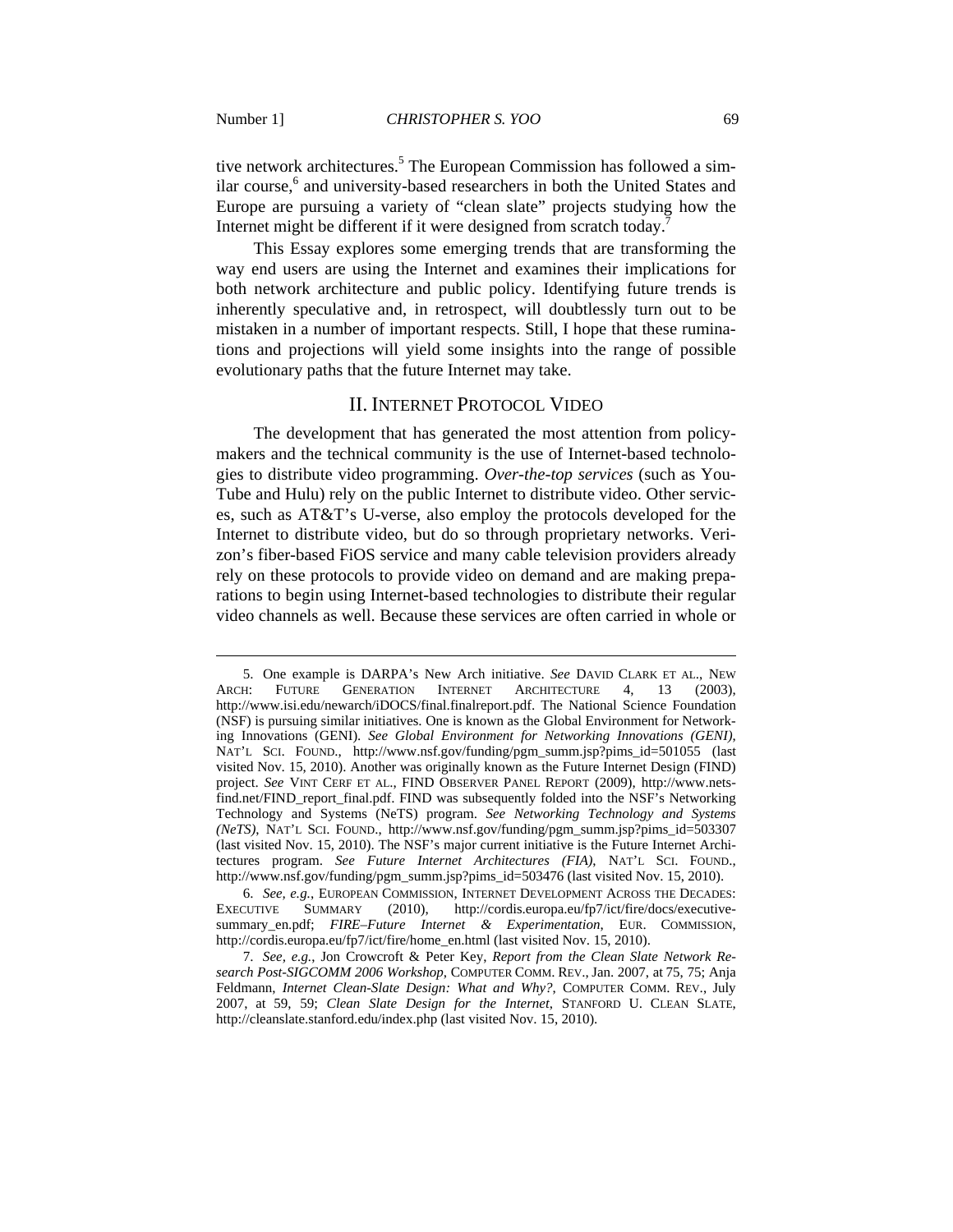in part by private networks instead of the public Internet, they are called *Internet Protocol (IP) Video* or IPTV. Industry observers have long predicted that video will represent an increasing proportion of total network traffic.

The growing use of IP-based protocols to distribute video has raised a number of technical and policy challenges. Not only will the growth of IPTV require more bandwidth, it may also require more basic changes in the architecture and regulatory regimes governing the network.

# *A. Bandwidth and Quality of Service*

Industry observers have long disputed how large the video-induced spike in network demand will actually be. A recent industry report estimates that Internet video now represents over one-third of all consumer Internet traffic and will grow to more than ninety percent of all consumer traffic by 2014.<sup>8</sup> Experts disagree about what the future holds. Some industry observers have long predicted the coming of a video-induced "exaflood" that would require a sharp increase in capital spending. The Minnesota Internet Traffic Studies (MINTS) disagrees, pointing to the lack of any sign of such an upsurge in traffic.<sup>10</sup> Other observers challenge MINTS's conclusions, arguing that, in focusing solely on traffic patterns at public peering points, MINTS fails to take into account the sizable proportion of the overall traffic that now bypasses the public backbone.<sup>11</sup> Moreover, even if the shift to IP-based video distribution has not yet by itself created a spike in the demand for bandwidth, the wide-scale deployment of highdefinition (and the looming emergence of ultra-high-definition), 3D, and

 <sup>8.</sup> CISCO SYSTEMS, INC., CISCO VISUAL NETWORKING INDEX: FORECAST AND METHODOLOGY, 2009–2014 at 2 (2010), http://www.cisco.com/en/US/solutions/ collateral/ns341/ns525/ns537/ns705/ns827/white\_paper\_c11-481360.pdf.

 <sup>9.</sup> *See, e.g.*, Brett Swanson & George Gilder, *Estimating the Exaflood: The Impact of Video and Rich Media on the Internet—A 'Zettabyte' by 2015?*, DISCOVERY INST. (Jan. 2008), http://www.discovery.org/a/4428.

 <sup>10.</sup> *See Minnesota Internet Traffic Studies*, U. OF MINNESOTA, http://www.dtc.umn.edu/mints/home.php (last visited Nov. 15, 2010) (estimating that Internet traffic was continuing to grow at the previous annual rate of forty percent to fifty percent as of the end of 2009).

 <sup>11.</sup> NEMERTES RESEARCH, INTERNET INTERRUPTED: WHY ARCHITECTURAL LIMITATIONS WILL FRACTURE THE 'NET 34–35 (2008). For example, regional ISPs that are too small to peer with backbone providers are now peering with each other in a practice known as "secondary peering," which allows them to exchange traffic without employing the public backbone. Content delivery networks such as Akamai and Limelight now use "content delivery networks" to store information at thousands of locations around the world, often in places where they can deliver traffic without traversing the backbone. Lastly, large content and application providers are building large server farms that similarly allow them to distribute their content without touching the public backbone. *See* Christopher S. Yoo, *Innovations in the Internet's Architecture that Challenge the Status Quo*, 8 J. ON TELECOMM. & HIGH TECH. L. 79, 84–90 (2010).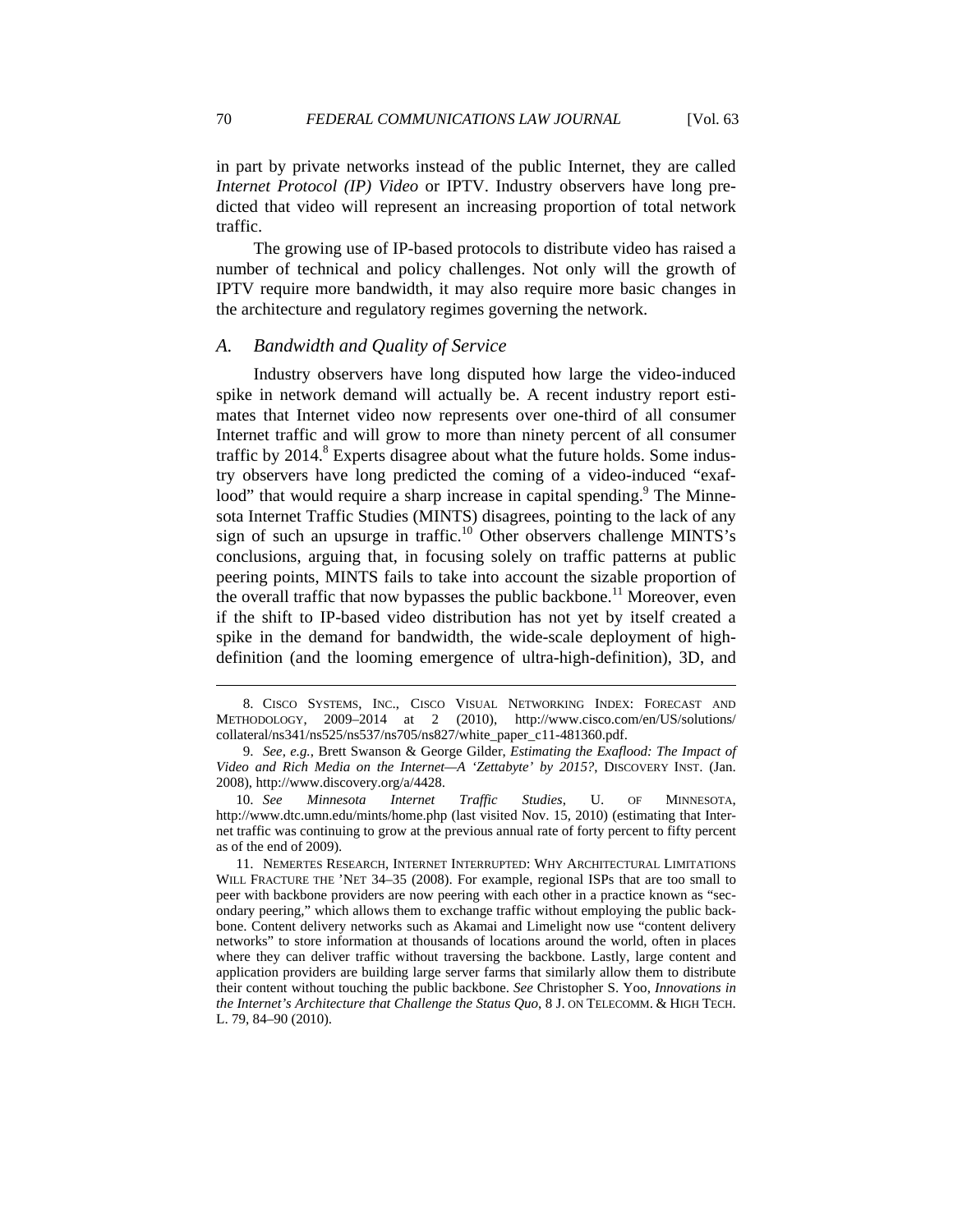multiscreen technologies may cause the rate of traffic growth to increase in the future.

Aside from increased bandwidth, video requires network services that are qualitatively different in many ways from those required by the applications that formed the bulk of first-generation Internet usage. On the one hand, video is more tolerant of packet loss than web browsing and email. On the other hand, unlike the performance of email and web browsing, which depends solely on when the last packet is delivered, video quality depends on the timing with which every intermediate packet is delivered.

Specifically, video is more sensitive to *jitter*, which is variations in spacing between intermediate packets in the same stream and which typically arises when a stream of packets traverses routers that are congested. Jitter can cause video playback to freeze temporarily, which degrades the quality of the viewers' experience.

The usual solution to jitter is to delay playback of the video until the receiver can buffer enough packets to ensure that playback proceeds smoothly. This solution has the drawback of exacerbating another dimension of quality of service that is relevant for video, which is *delay* or *latency*, defined as the amount of time that it takes for playback to commence after it has been requested. Interestingly, viewers' tolerance of latency varies with the type of content being transmitted. While viewers of static video typically do not mind waiting five to ten seconds for playback to begin, such delays are not acceptable for interactive video applications, such as video conferencing.12 Some content providers reduce latency by using data centers or content delivery networks to position their content in multiple locations, thereby shortening the distance between the content and end users. Storing content in multiple locations only works for static content that does not change.<sup>13</sup> It cannot work for interactive content, such as videoconferencing or online gaming, which changes dynamically.

For interactive applications, the engineering community has focused on two other means for providing higher levels of quality of service. One solution is for network owners to overprovision bandwidth and switching capacity. When combined with distributed architectures for content delivery (such as caching and content delivery networks), this surplus capacity can give networks the headroom they need to handle any transient bursts in traffic without any congestion-related delays.<sup>14</sup> Overprovisioning is subject to a number of limitations, however. Wireless networks cannot simply add

 <sup>12.</sup> ANDREW S. TANENBAUM, COMPUTER NETWORKS 395–98 (4th ed. 2003); JAMES F. KUROSE & KEITH W. ROSS, COMPUTER NETWORKING: A TOP-DOWN APPROACH 618–19, 622 (5th ed. 2010).

 <sup>13.</sup> KUROSE & ROSS, *supra* note 12, at 626–29.

 <sup>14.</sup> *Id.* at 603.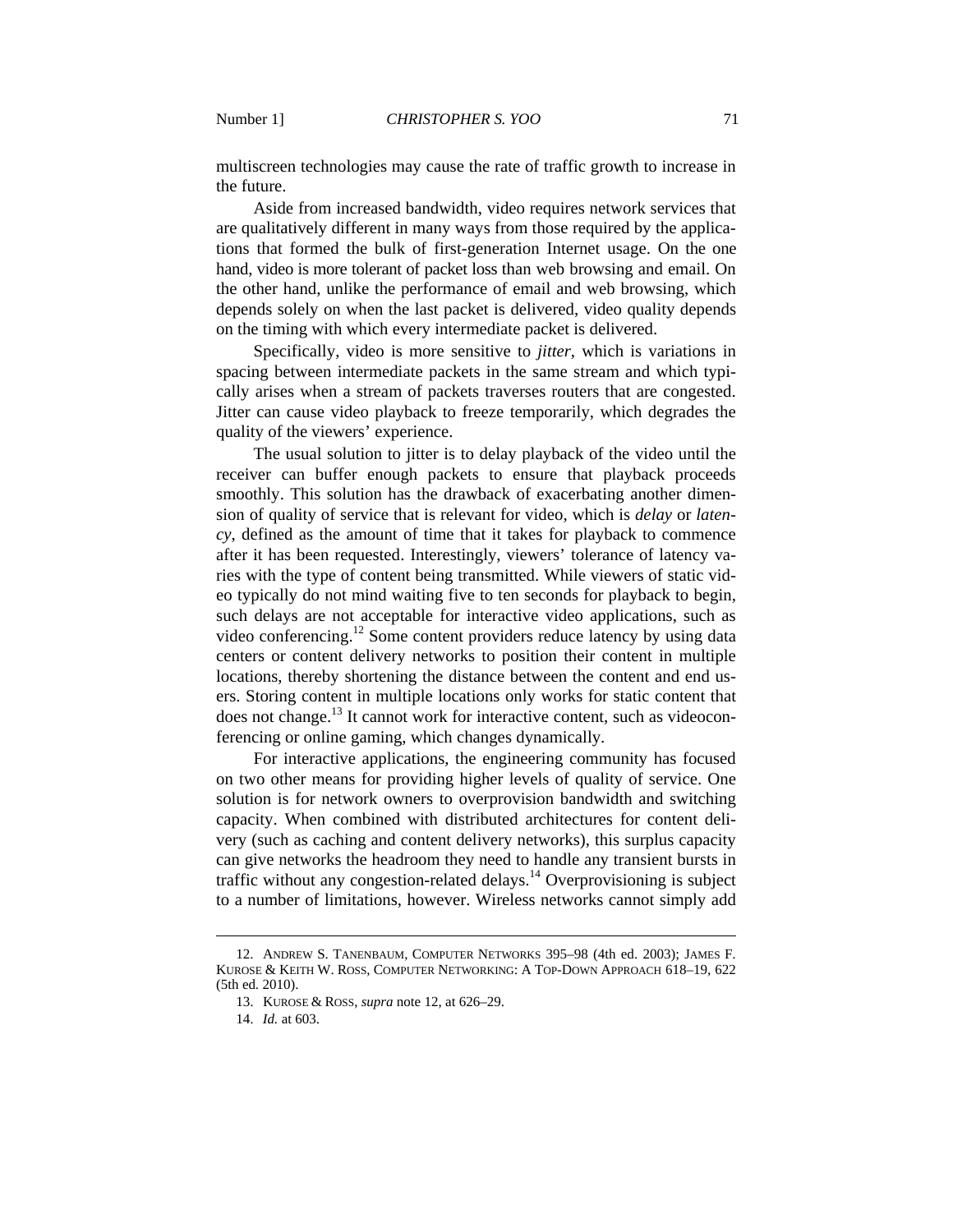capacity to meet demand. Moreover, even networks that can increase bandwidth cannot do so instantaneously. Forecasting errors are inevitable, and in those instances where a network provider has failed to anticipate a key demographic shift or the emergence of a key application, device, or other complementary technology, it may sometimes find itself unable to expand capacity quickly enough to meet this increase in demand.<sup>15</sup> Overprovisioning also only increases the probability that particular traffic will pass through the network without delay. It does not guarantee the quality of service that any particular traffic will receive.<sup>16</sup> Finally, overprovisioning inherently requires networks to guarantee quality of service through capital expenditures (CapEx) rather than through operating expenditures (OpEx). As the difficulty in raising capital in the current economic downturn eloquently demonstrates, the relative cost of CapEx and OpEx solutions typically vary across time. Simple economics thus militate against locking network providers into one or the other option.<sup>17</sup>

The other alternative to provide higher quality video service is to engage in increasingly sophisticated forms of network management that either reduce congestion or provide some means for providing higher levels of quality of service. Over the past two decades, the engineering community has developed a wide range of potential solutions, including Integrated Services (IntServ),<sup>18</sup> Differentiated Services (DiffServ),<sup>19</sup> MultiProtocol Label Switching  $(MPLS)$ ,<sup>20</sup> and Explicit Congestion Notification (ECN).<sup>21</sup> Other new initiatives, such as Low Extra Delay Background Transport (LEDBAT), also show promise.<sup>22</sup> Other engineers disagree with this approach, complaining that adding quality of service to the network would require devoting processing power in routers that would make the network too expensive and too slow.23

Leading engineering textbooks recognize that the engineering com-

 <sup>15.</sup> Christopher S. Yoo, *Beyond Network Neutrality*, 19 HARV. J.L. & TECH. 1, 22–23, 70–71 (2005).

 <sup>16.</sup> *See* KUROSE & ROSS, *supra* note 12, at 664.

 <sup>17.</sup> Yoo, *supra* note 15, at 23, 71.

 <sup>18.</sup> *See* Robert Braden et al., *Integrated Services in the Internet Architecture: An Overview*, IETF RFC 1633 (rel. July 1994), http://www.rfc-editor.org/rfc/rfc1633.pdf.

 <sup>19.</sup> *See* Steven Blake et al., *An Architecture for Differentiated Services*, IETF RFC 2475 (rel. Dec. 1998), http://www.rfc-editor.org/rfc/pdfrfc/rfc2475.txt.pdf.

 <sup>20.</sup> *See* Eric C. Rosen et al., *Multiprotocol Label Switching Architecture*, IETF RFC 3031 (rel. Jan. 2001), http://www.rfc-editor.org/rfc/pdfrfc/rfc3031.txt.pdf.

 <sup>21.</sup> *See* K.K. Ramakrishnan, *The Addition of Explicit Congestion Notification (ECN) to IP*, IETF RFC 3168 (rel. Sept. 2001), http://www.rfc-editor.org/rfc/pdfrfc/rfc3168.txt.pdf.

 <sup>22.</sup> *See Low Extra Delay Background Transport (LEDBAT) Working Group Charter*, INTERNET ENGINEERING TASK FORCE, http://www.ietf.org/html.charters/ledbat-charter.html (last visited Nov. 15, 2010).

 <sup>23.</sup> DOUGLAS E. COMER, INTERNETWORKING WITH TCP/IP 510 (5th ed. 2006).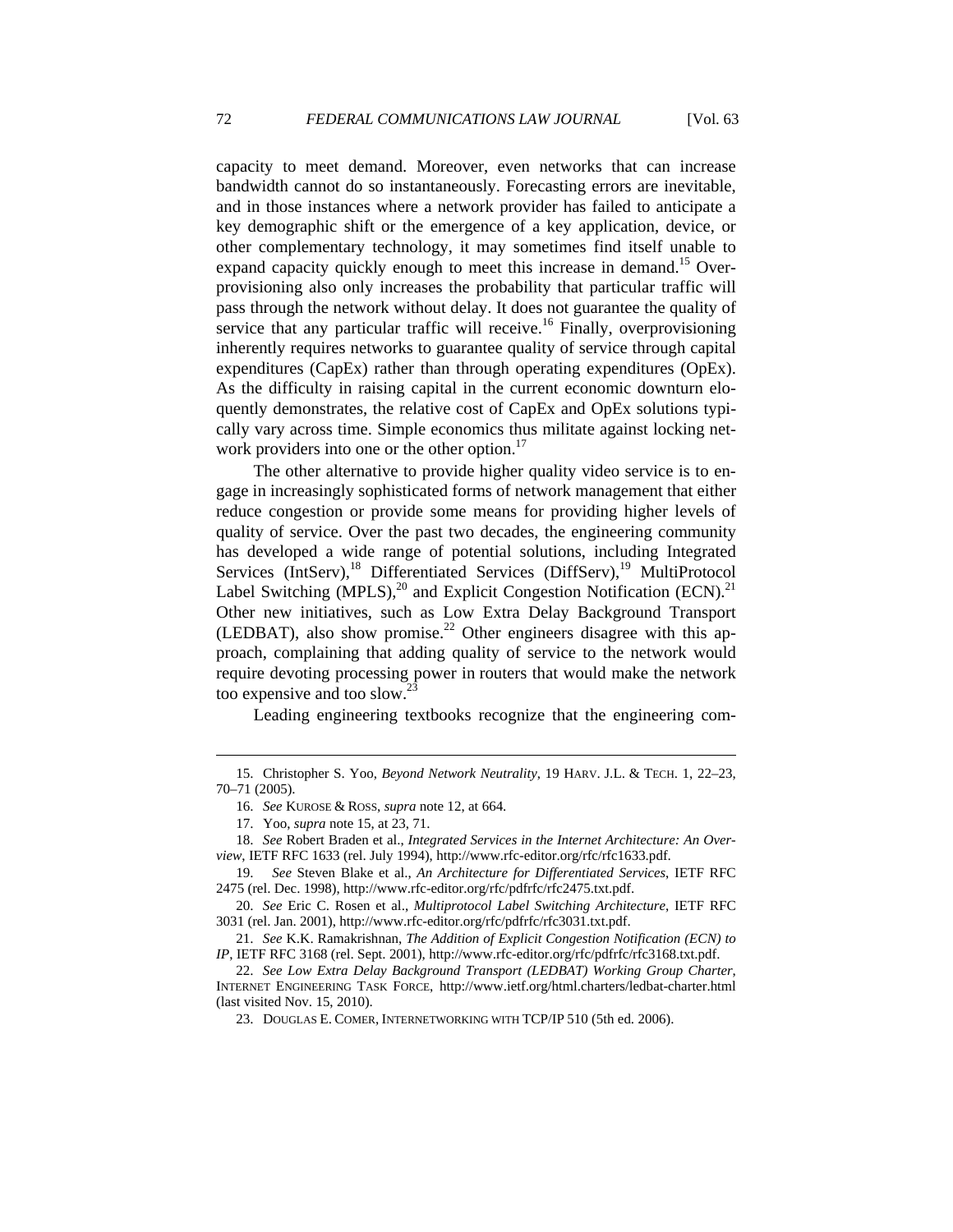munity is split over which solution—overprovisioning or network management—would be better. $^{24}$  The fact that the engineering community has yet to reach consensus counsels against regulatory intervention mandating either approach.

## *B. Congestion Management*

The advent of IPTV may also require fundamental changes to the way the network deals with congestion. The current approach to congestion management was developed in the late 1980s, shortly after the Internet underwent a series of congestion collapses. Because congestion is a network-level problem, in many ways the logical solution would have been to address it through a network-level solution, as was done in the original ARPANET, in networks running asynchronous transfer mode (ATM), and in many other early corporate networks. However, the router hardware of the early 1980s made implementing solutions at the network level prohibitively expensive. On the other hand, although edge-based congestion management is feasible, the hosts operating at the edge of the network typically lack the information to know when the network is congested.

Van Jacobson and Michael Karels devised an ingenious mechanism that allows hosts operating at the edge of the network to infer when the core of the network has become congested.<sup>25</sup> This solution takes advantage of a particular feature of the Transmission Control Protocol (TCP). TCP ensures reliability by requiring the receiving host to send an acknowledgment every time it receives a packet. If the sending host does not receive an acknowledgement within the expected timeframe, it presumes that the packet was lost and resends it. Jacobson noted that packet loss typically occurs for one of two reasons: (1) transmission errors, or (2) discard by a router where congestion caused its buffer to become full. Because wireline networks rarely drop packets due to transmission errors, hosts operating at the edge of the network could take the failure to receive an acknowledgement within the expected time as a sign of congestion and a signal to slow down their sending rates exponentially.<sup>26</sup>

This edge-based approach is now required of every computer attached to the Internet and continues to serve as the primary mechanism for manag-

 <sup>24.</sup> The leading engineering textbook on TCP/IP notes the continuing existence of a "major controversy" over whether quality of service is necessary and feasible. *Id.* at 510, 515. Another textbook describes the "continuing debate" between those who would use network management to provide quality of service guarantees and those who believe that increases in bandwidth and the use of content distribution networks can obviate the need for network management. KUROSE & ROSS, *supra* note 12, at 602–04.

 <sup>25.</sup> *See* Van Jacobson, *Congestion Avoidance and Control*, COMPUTER COMM. REV., Aug. 1988, at 314, 319.

 <sup>26.</sup> *Id.* at 319.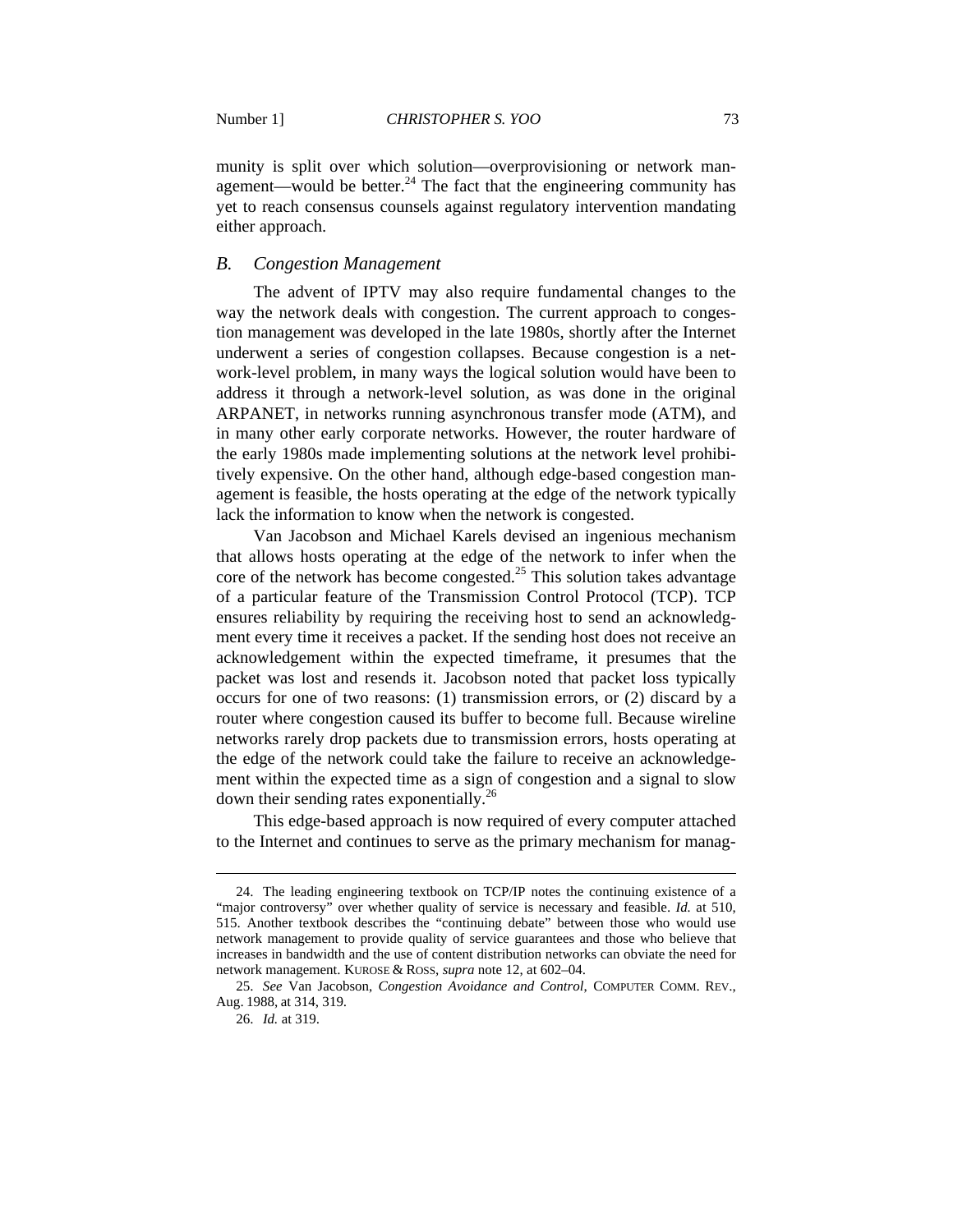ing congestion today. The problem is that TCP does not represent the only transport protocol commonly used on the network. In particular, by resending every packet that fails to receive an acknowledgement within the expected timeframe, TCP implicitly prioritizes reliability over delay. The DARPA protocol architects recognized from the Internet's earliest years that applications such as packet voice cannot tolerate such delays and would prefer to avoid them even if it meant sacrificing reliability altogether. To support these applications, the DARPA protocol architects created the User Datagram Protocol (UDP), which foregoes the use of acknowledgements altogether. UDP has now become the primary transport protocol for transmitting the data traffic associated with Voice over Internet Protocol (VoIP). Because IPTV makes the same tradeoff, UDP also has become the primary protocol for IPTV as well.

Because the mechanism for managing congestion described above depends on acknowledgements to signal when the network is congested, it does not work for protocols like UDP that do not use acknowledgements. While this was not a problem when UDP represented only a small proportion of bandwidth demand, the growing importance of VoIP and IPTV has caused UDP to become an increasingly significant component of network traffic. Consequently, engineers have sought to ensure that UDP acts in a way that is "TCP friendly," measured in terms of whether a UDP-based application consumes more network resources than would a similar TCPbased application.<sup>27</sup> Some of these solutions require the receiving hosts to send acknowledgements in a manner somewhat reminiscent of TCP, which threatens to force UDP to run unacceptably slowly.<sup>28</sup> Others would require reconfiguring routers to send information about congestion to sending hosts, which had historically been rejected because of cost.<sup>29</sup> More recently, other engineers have organized a more fundamental attack on TCP friendliness as the benchmark for evaluating bandwidth allocation, arguing that it allocates more bandwidth to users running applications that steadily generate small amounts of traffic than to users running applications that generate traffic in short bursts, even when the total amount of bandwidth consumed by both types of applications is exactly the same. It also tolerates allowing end users to seize more of the bandwidth simply by initiating multiple TCP sessions. $30$ 

 <sup>27.</sup> *See, e.g.*, Jamshid Madhavi & Sally Floyd, TCP-Friendly Unicast Rate-Based Flow Control (Jan. 1997) (unpublished manuscript), http://www.psc.edu/networking/ papers/tcp\_friendly.html.

 <sup>28.</sup> *See, e.g.*, Randall Stewart et al., *Stream Control Transmission Protocol*, IETF RFC 2960 9-10 (rel. Oct. 2000), http://www.rfc-editor.org/rfc/pdfrfc/rfc2960.txt.pdf.

 <sup>29.</sup> *See, e.g.*, Sally Floyd & Kevin Fall, *Promoting the Use of End-to-End Congestion Control in the Internet*, 7 IEEE/ACM TRANSACTIONS ON NETWORKING 458, 466 (1999).

 <sup>30.</sup> *See, e.g.*, Bob Briscoe, *A Fairer, Faster Internet*, IEEE SPECTRUM, Dec. 2008, at 43;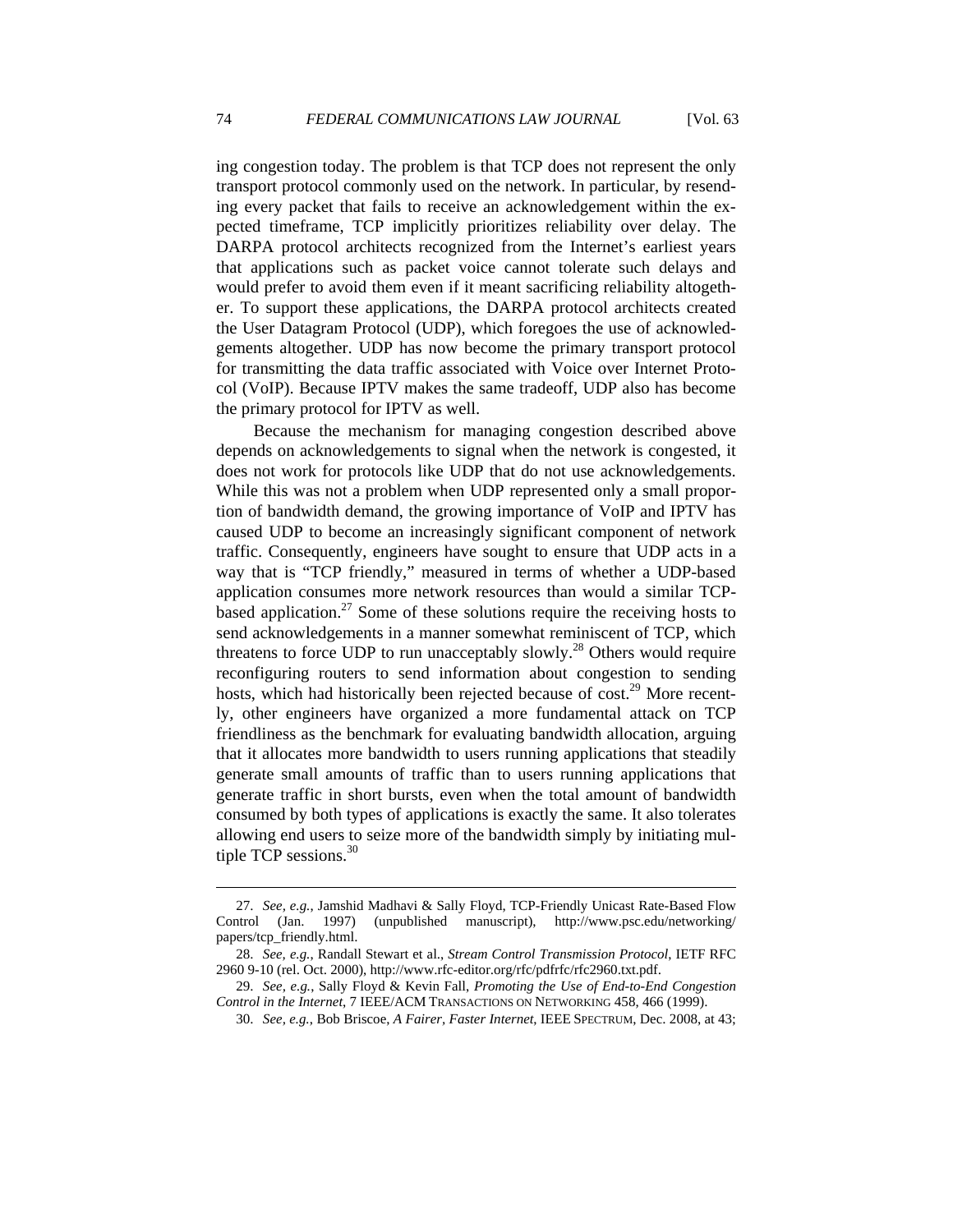Simply put, because video relies on UDP, the growth of video is putting pressure on the way the network manages congestion. Considerable disagreement remains over the best means for addressing this problem and also over the basis for evaluating the fairness or optimality of any particular solution. As a result, it is likely that different actors will pursue different solutions. Under these circumstances, policymakers must be careful to avoid the temptation to intervene to establish a uniform solution and should instead allow this debate to run its course.

# *C. Multicasting*

 $\overline{a}$ 

TCP and UDP are *unicast* protocols, in that they transmit data between a single sender and a single receiver, with each destination receiving a separate stream of packets. While such an approach makes sense for person-to-person communications like email or file transfer, it makes less sense for mass communications. Consider, for example, what occurs if an IPTV provider uses UDP to transmit video to one million viewers. Unicast technologies require that the provider transmit one million duplicate packets to its first hop router. The first hop router must in turn pass those packets on to downstream routers that serve multiple customers even though many of those packets are duplicates as well.

Providers can avoid the inefficiency of distributing mass communications in this manner by using a *multicast* protocol. Instead of sending multiple copies of duplicate packets to the first hop router, multicasting sends a single stream of packets and depends on each downstream router to create duplicates as necessary.<sup>31</sup>

Although more efficient in terms of bandwidth usage, multicasting presents a number of challenges.<sup>32</sup> Multicasting requires the deployment of special routers in the core of the network that are capable of processing group information and duplicating packets as necessary. It also requires group management processes to inform routers when individual hosts tune in and out of the multicast stream. Effective group management also requires the security to ensure that multicasting is not used by unauthorized senders or receivers. Multicast flows are also typically not TCP friendly, so widespread use of multicasting may degrade unicast traffic and may even contribute to congestion collapse. Multicasting also presents routing chal-

Jon Crowcroft, *TCP Friendliness Considered Unfriendly* (Dec. 6, 2001), http://www.cl.cam.ac.uk/~jac22/otalks/TCP\_Too\_Friendly\_files/v3\_document.htm.

 <sup>31.</sup> In addition, *broadcast* protocols exist that transmit packets to every host connected to the network. Broadcasting is inefficient if only a fraction of the hosts are interested in the message.

 <sup>32.</sup> *See, e.g.*, Ian Brown et al., *Internet Multicast Tomorrow*, INTERNET PROTOCOL J., Dec. 2002, at 2; Christophe Diot et al., *Deployment Issues for the IP Multicast Service and Architecture*, IEEE NETWORK, Jan./Feb. 2000, at 78.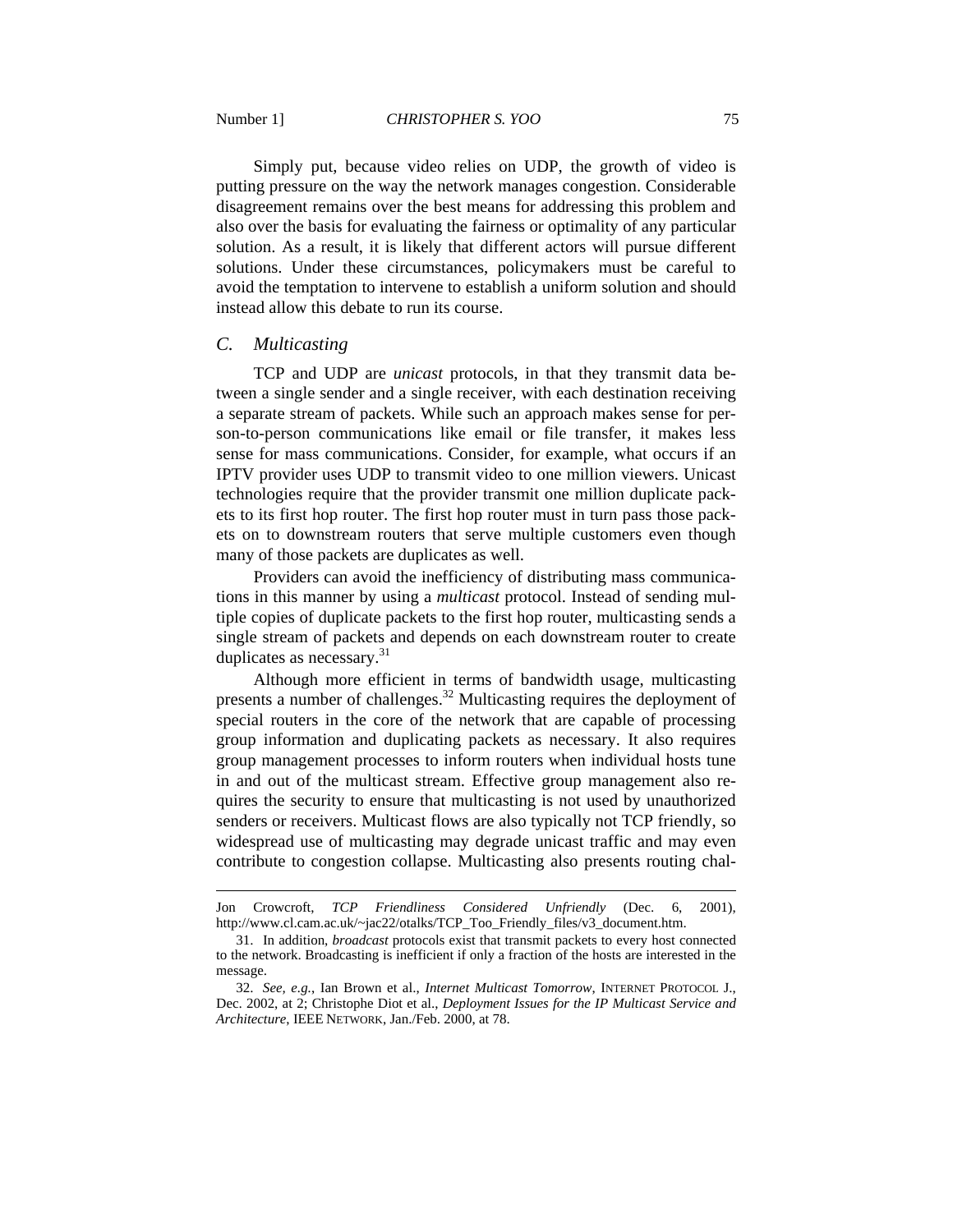lenges that are quite distinct from and more complicated than routing for unicast protocols. The lack of management tools has inhibited the deployment of multicasting that spans multiple domains. That said, many companies employ multicasting within their proprietary networks. Most notably for purposes of this Essay, AT&T relies on multicasting to distribute video through its U-verse network.

Multicasting is likely to play an increasingly important role as other video providers migrate their distribution systems to IP-based technologies.

If so, it will require widespread deployment of hardware in the core of the network with new capabilities, group management tools, and routing algorithms, many of which will represent fundamental changes to the network's architecture.

# *D. Regulatory Classifications*

More widespread use of IPTV is also likely raise questions about its proper regulatory classification. Traditional multichannel video program distribution systems, such as cable television, are regulated as "cable services."33 As such, they are required to pay franchising fees, provide leased access and PEG access, and provide open access to their set-top boxes, among other requirements.<sup>34</sup> Internet-based services have traditionally been classified as "information services" that have largely been exempt from such regulation.<sup>35</sup>

What is the proper regulatory classification for IP-based video distribution systems? New services provided by telephone companies—such as AT&T's U-verse and Verizon's FiOS services—that use Internet technologies to distribute video over their own proprietary networks are classified as cable services. Other video distribution platforms, such as YouTube and Hulu, do not own any access networks of their own. Instead, they distribute content over the public backbone and whatever last-mile connectivity individual end users have obtained. To date, these so-called over-the-top services have been exempt from regulation as cable services.

The increasing variety of IP video distribution platforms is starting to raise difficult definitional questions. For example, Internet-enabled gaming

 <sup>33. 47</sup> U.S.C. § 522(6) (2006).

 <sup>34.</sup> *See generally* INDUS. ANALYSIS & TECH. DIV., WIRELINE COMPETITION BUREAU, FCC, HIGH-SPEED SERVICES FOR INTERNET ACCESS: STATUS AS OF DECEMBER 31, 2008, at 9 chart 2 (Feb. 2010), *available at* http://hraunfoss.fcc.gov/edocs\_public/attachmatch/DOC-296239A1.pdf.

 <sup>35.</sup> *See* Nat'l Cable & Telecomm. Ass'n v. Brand X Internet Servs., 545 U.S. 967, 978 (2005) (citing Inquiry Concerning High-Speed Access to the Internet Over Cable and Other Facilities, *Declaratory Ruling and Notice of Proposed Rulemaking*, 17 F.C.C.R. 4798, para. 38 (2002); Federal-State Joint Board on Universal Service, *Report to Congress*, 13 F.C.C.R. 11501, para. 67 (1998)).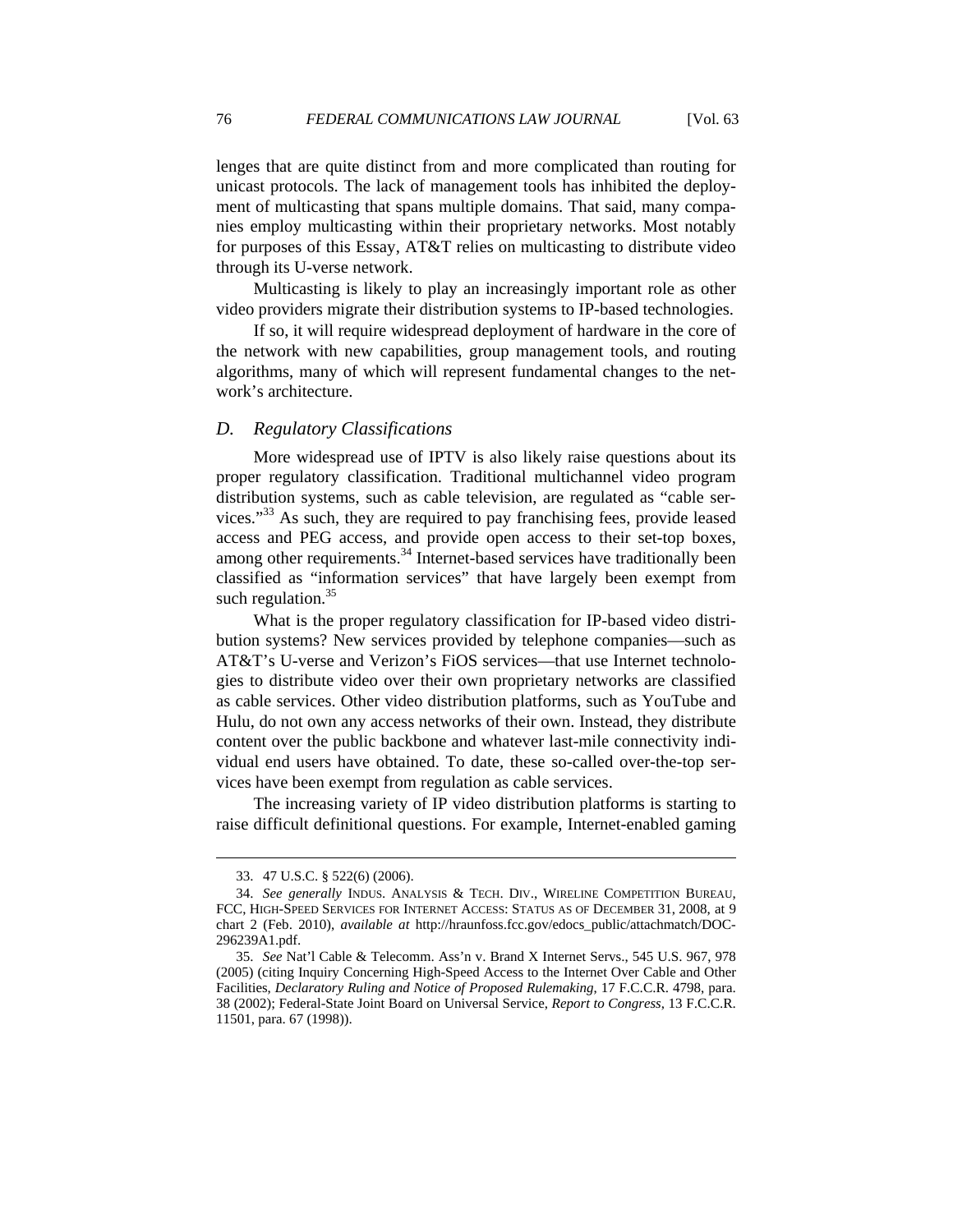systems now support multiplayer gaming, as well as direct interaction through video chat features. In addition, gaming systems are now important sources of over-the-top video services, such as Netflix. The convergence of gaming into the Internet ecosystem has raised the question of whether carrying over-the-top video turns these gaming platforms into cable services.

# III. WIRELESS BROADBAND

Another emerging trend that is transforming U.S. Internet policy is the emergence of wireless as a technological platform for broadband service. The most recent data released by the FCC indicates that wireless has already captured nearly twenty-five percent of the market for high-speed lines as of the end of 2008, as compared with just over forty percent for cable modem and just under thirty percent for  $\triangle$ DSL.<sup>36</sup> The expansion ofthe U.S. wireless broadband market since 2008 and the emergence of wireless as the leading broadband platform in other countries both suggest that wireless broadband will become increasingly important in the years to come.

Policymakers sometimes suggest that the same principles applying to other broadband technologies should simply be extended to wireless. These suggestions overlook key technological differences between wireless and wireline technologies that policymakers must take into account.

## *A. Bandwidth Limits and Local Congestion*

Wireless technologies face limitations that are quite different from those faced by wireline technologies. As noted earlier, wireless broadband is subject to bandwidth constraints that are much stricter than those confronted by wireline technologies. While wireless providers can increase capacity by relying on smaller cell sites operating at lower power, they cannot add capacity in the same manner as wireline providers.

In addition, because wireless technologies share bandwidth locally, they are more susceptible to local congestion than many fixed-line services, such as  $\text{ADSL}^{37}$ . These problems are exacerbated by the fact that in wireless networks, data and voice traffic typically share bandwidth, in contrast with telephone and cable companies, which typically place data traffic in a separate channel. Thus, excess data traffic can degrade wireless providers' core business to an extent not possible for other broadband technologies.

 <sup>36.</sup> INDUS. ANALYSIS & TECH. DIV., WIRELINE COMPETITION BUREAU, FCC, HIGH-SPEED SERVICES FOR INTERNET ACCESS: STATUS AS OF DECEMBER 31, 2008, at 9 chart 2 (Feb. 2010), *available at* http://hraunfoss.fcc.gov/edocs\_public/attachmatch/DOC-296239A1.pdf.

 <sup>37.</sup> Because cable modem systems also share bandwidth locally, they are similarly susceptible to local congestion. *See* Christopher S. Yoo, *Network Neutrality, Consumers, and Innovation*, 2008 U. CHI. LEGAL F. 179, 199–202 (2008).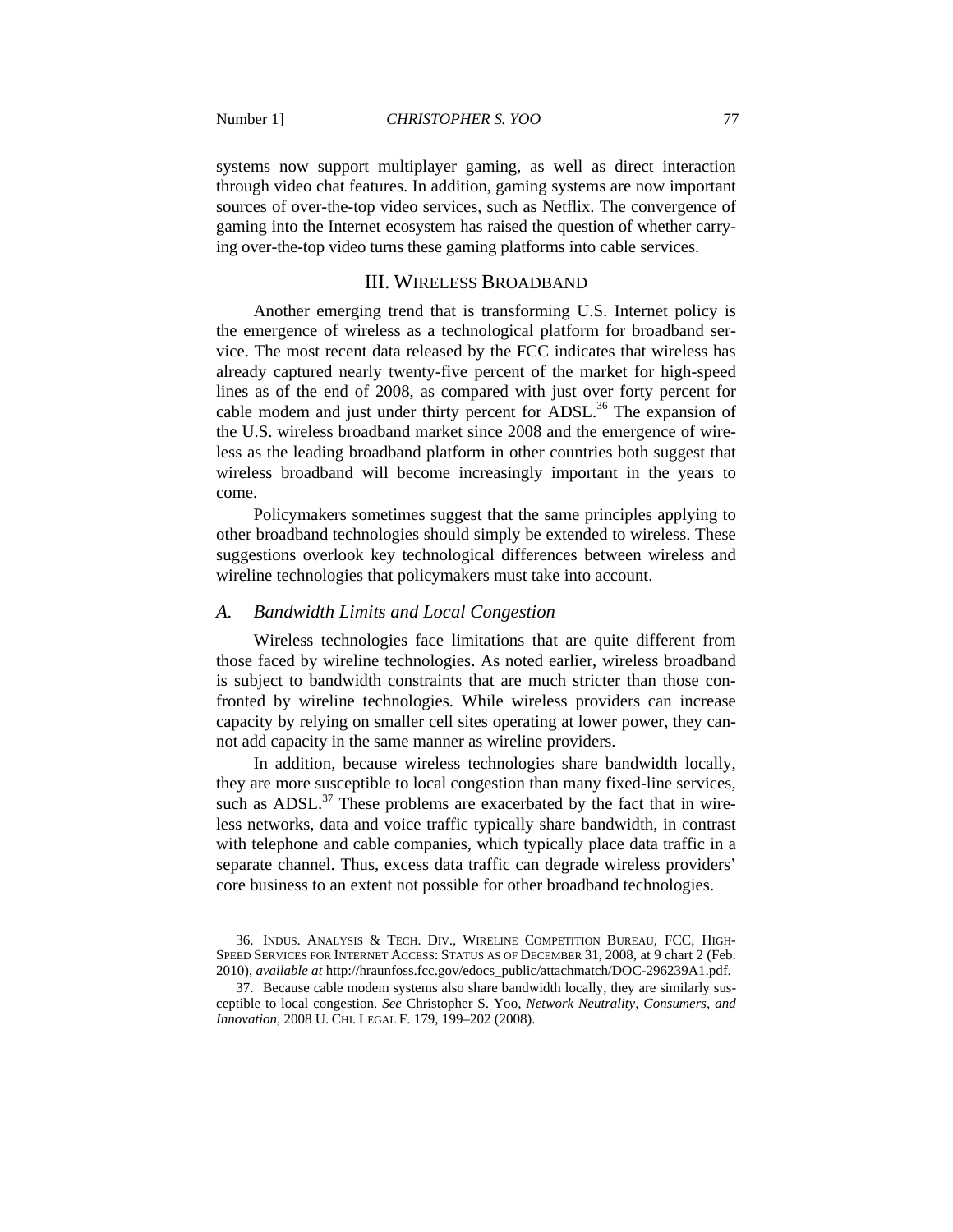## *B. The Physics of Wave Propagation*

Those who took physics in high school will recall that waves have some unique characteristics. They can reinforce each other in unexpected ways, as demonstrated by unusual echoes audible in some locations in a room, but not others, and by whispering corners, where the particular shape of the room allows sound to travel from one corner to the other even though a person speaks no louder than a whisper. As noise-reducing headphones demonstrate, waves can also cancel each other out. Waves also vary in the extent to which they can bend around objects and pass through small openings, depending on their wavelength.

The unique features of waves can cause wireless technologies to face interference problems with which wireline technologies do not have to contend. For example, wireless signals attenuate much more rapidly with distance than do wireline signals. Moreover, in contrast to wireline technologies, there is an absolute limit to the density of wireless users that can operate in any particular area. Shannon's law dictates that the maximum rate with which information can be transmitted given limited bandwidth is a function of the signal-to-noise ratio.<sup>38</sup> Unlike wireline transmissions, which travel in a narrow physical channel, wireless signals propagate in all directions and are perceived as noise by other receivers. At some point, the noise becomes so significant that the addition of any additional wireless radios becomes infeasible.

Wireless transmissions also suffer from what are known as *multipath* problems resulting from the fact that terrain and other physical features can create reflections that can cause the same signal to arrive at the same location multiple times. Unless the receiver is able to detect that it is receiving the same signal multiple times, it will perceive multipathing as an increase in the noise floor, which in turn reduces the available bandwidth. If the signal arrives 180 degrees out of phase, it can even cancel the original signal out completely. Although smart receivers can avoid these problems if they know the exact location of each source, they cannot do so if the receiver or the other sources are mobile devices whose locations are constantly changing.

For these reasons, many wireless providers implement protocols that give priority to time-sensitive applications during times when subscribers are in areas of low bandwidth (such as by holding back email while continuing to provide voice service). Other wireless providers rate-limit or ban video or peer-to-peer downloads in order to prevent a small number of us-

 <sup>38.</sup> *See* C.E. Shannon, *A Mathematical Theory of Communication*, 27 BELL SYS. TECH. J. 379 (1948) (Part I); C.E. Shannon, *A Mathematical Theory of Communication*, 27 BELL SYS. TECH. J. 623 (1948) (Part III).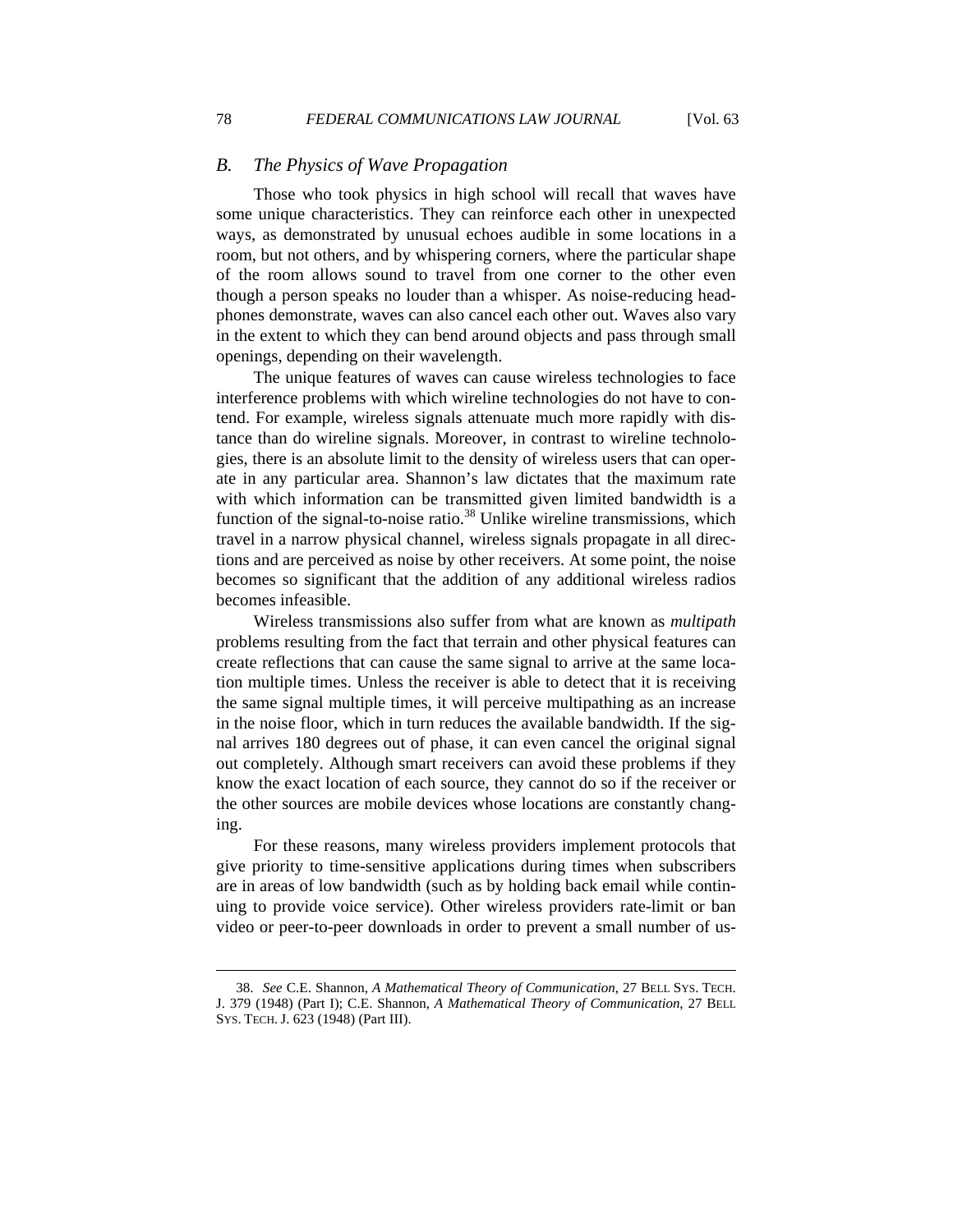ers from rendering the service completely unusable.<sup>39</sup>

# *C. Congestion Management*

Wireless technologies also require a significantly different approach to congestion management. As noted earlier, the Internet's primary mechanism for managing congestion is based on the inference that because wireline networks rarely drop packets due to transmission errors, any observed packet loss is likely to be due to congestion. The problem is that this inference is invalid for wireless networks, which drop packets due to transmission error quite frequently, either because of a bad handoff as a mobile user changes cells, or because of the interference problems discussed above. When a packet is dropped due to transmission error, reducing the sending rate exponentially is precisely the wrong response. Instead, the sending host should resend the dropped packet as quickly as possible without slowing down. In other words, the optimal response for wireless networks may well be the exact opposite of the optimal response for wireline networks.

These differences have caused wireless networks to manage congestion and packet loss in different ways. Some solutions place a "snoop module" at the base station that serves as the gateway used by wireless hosts to connect to the Internet and keeps copies of all packets that are transmitted and monitors acknowledgments passing in the other direction. When the base station detects that a packet has failed to reach a wireless host, it resends the packet locally instead of having the sending host do so.<sup>40</sup> Other solutions call for the sending host to be aware of when its transmission is carried in part by a wireless link and to distinguish between losses due to congestion and losses due to transmission errors. Still other solutions call for a split connection, in which the sending host establishes one TCP connection with an IP gateway in the middle of the network where the transmission shifts to wireless, and a separate TCP connection between the IP gateway and the receiving host.<sup>41</sup> Some of these solutions violate the semantics of IP. All of them require introducing traffic management functions into the core of the network to a greater extent than originally envisioned by the Internet's designers.

 <sup>39.</sup> A recent, eloquent demonstration of this strategy is the use of placards aboard the Amtrak Acela express trains asking passengers to refrain from using the WiFi service to download video.

 <sup>40.</sup> *See generally* Hari Balakrishnan et al., *Improving Reliable Transport and Handoff Performance in Cellular Wireless Networks*, 1 WIRELESS NETWORKS 469 (1995).

 <sup>41.</sup> *See* KUROSE & ROSS, *supra* note 12, at 585–86; TANENBAUM, *supra* note 12, at 553– 54.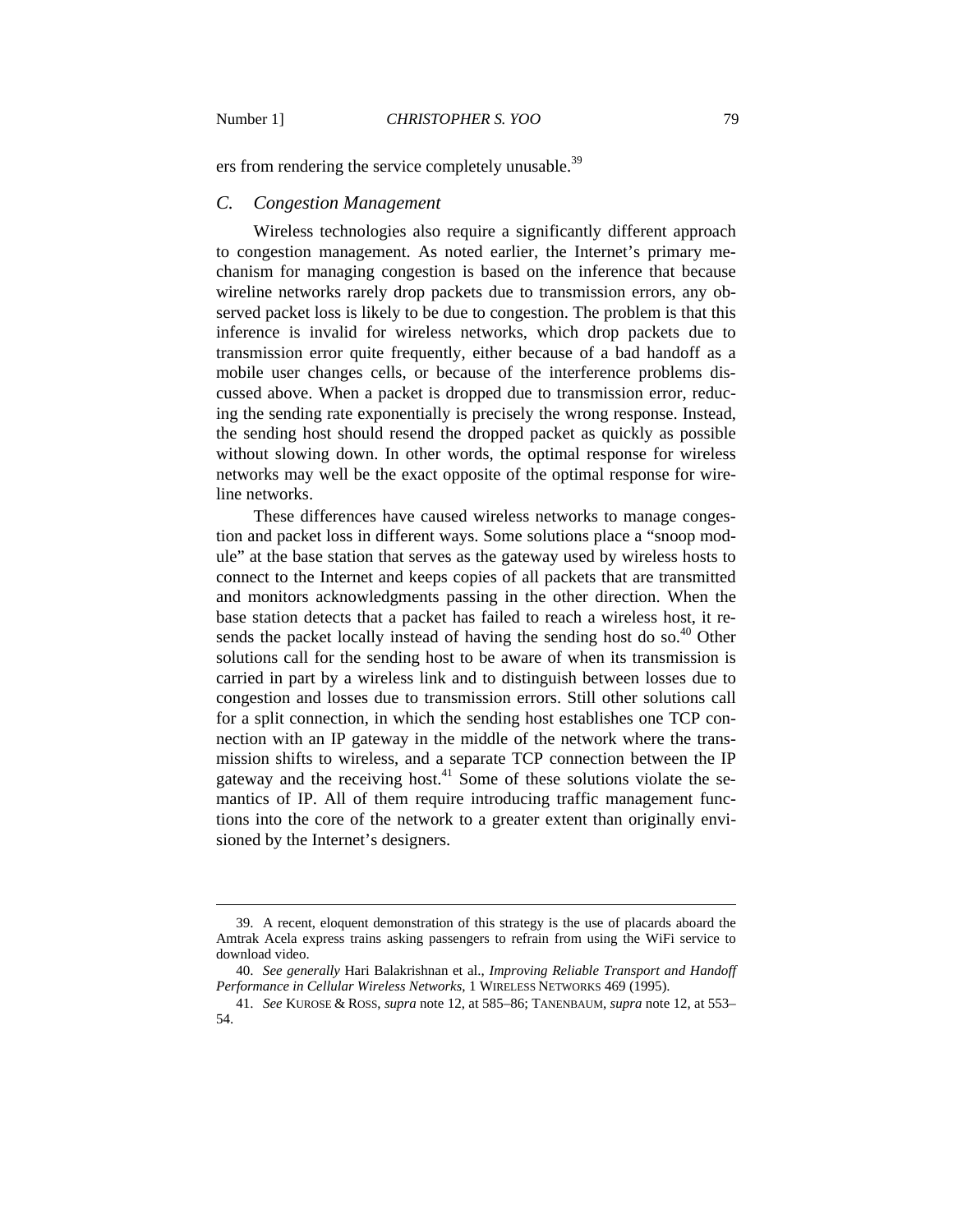## *D. The Heterogeneity of Devices*

Wireless technologies do not vary only in terms of transmission technologies. They also vary in terms of end-user devices. Instead of relying on a personal computer, wireless broadband subscribers connect to the network through a wide variety of smart phones. These devices are much more sensitive to power consumption than are PCs, which sometimes leads wireless network providers to disable certain functions that shorten battery life to unacceptable levels. In addition, wireless devices have much less processing capacity and employ less robust operating systems than do the laptop and PCs typically connected to wireline services. As a result, they are more sensitive to conflicts generated by multiple applications, which can cause providers to be much more careful about which applications to permit to run on them.

Wireless devices also tend to be much more heterogeneous in terms of operating systems and input interfaces (including keyboards and touch screens). As a result, the dimensions and levels of functionality offered by particular wireless devices vary widely. It seems too early to predict with any confidence which platform or platforms will prevail. Furthermore, as noted earlier, many wireless networks address bandwidth scarcity by giving a higher priority to time-sensitive applications, which typically require close integration between network and device. These features underscore the extent to which variations in particular devices are often an inextricable part of the functionality of the network.<sup>42</sup>

Even more fundamentally, wireless devices interconnect with the network in a manner that is quite different from devices connected to wireline networks. Devices connected to wireline networks have IP addresses that are visible to all other Internet-connected hosts. Wireless devices, in contrast, do not have IP addresses. Instead, Internet connectivity is provided by an IP gateway located in the middle of the network that connects to individual wireless devices using a telephone-based technology rather than IP. Stated in technical terms, wireless broadband devices operate at layer two rather than layer three of the Internet protocol stack. Wireless devices will eventually connect through the Internet protocol once fourthgeneration wireless technologies such as LTE are deployed. Until that time, wireless devices necessarily will connect to the Internet on different and less open terms than devices connected through wireline networks.

#### *E. Routing and Addressing*

 $\overline{a}$ 

Another problem confronting wireless broadband results from the fact

 <sup>42.</sup> *See generally* Charles L. Jackson, *Wireless Efficiency Versus Net Neutrality*, 63 FED. COMM. L.J. (forthcoming Mar. 2011).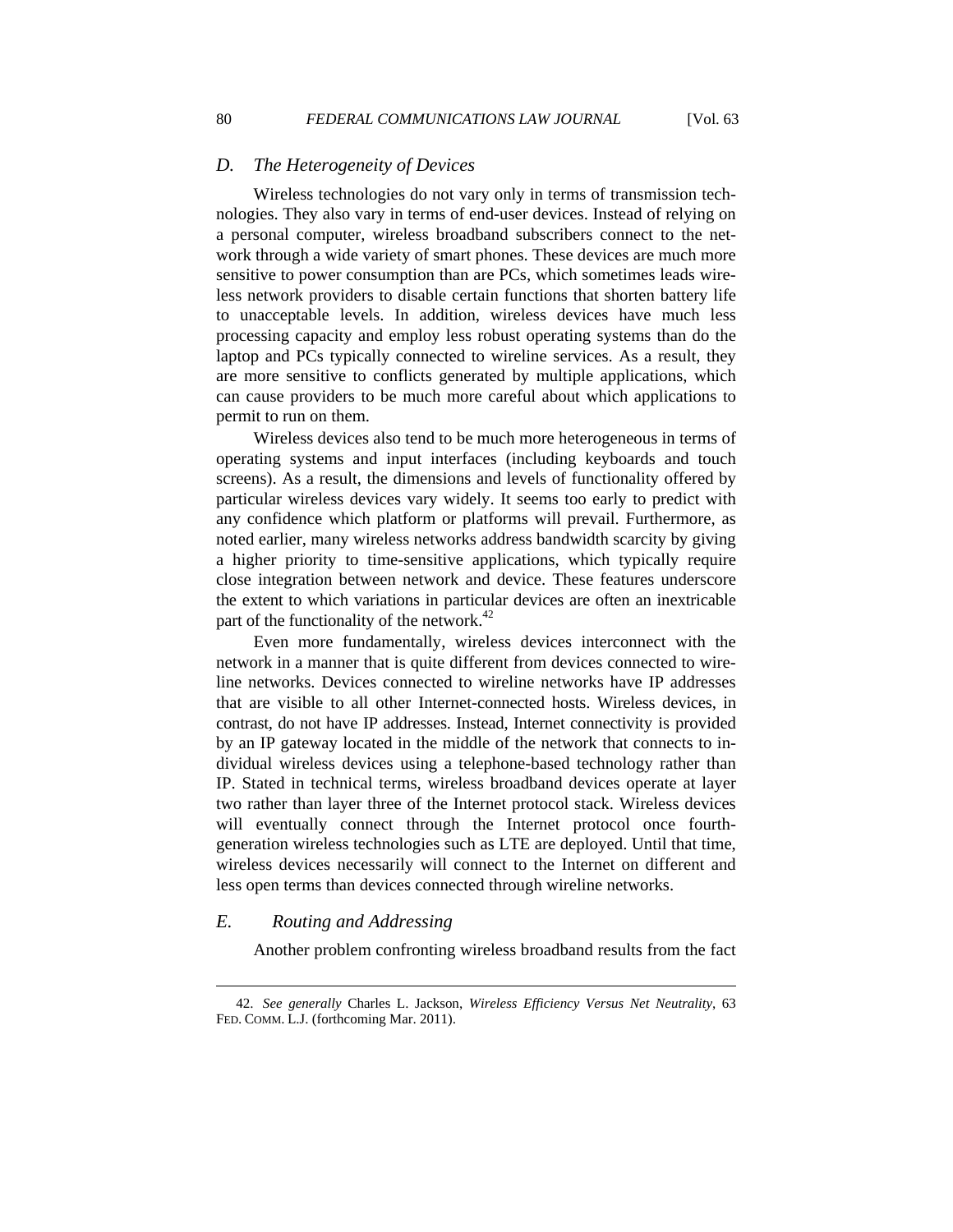that the Internet developed at a time when computers did not move. As a result, the architecture could use a single address to specify both the identity of a particular machine, as well as where that machine was connected to the network. The advent of mobility has caused the unity of identity and location to break down. A single mobile device may now connect to the network through any number of locations. Although the network could constantly update the routing table to reflect the host's current location, doing so would require propagating the updated information to every router in the network as well as to an unacceptably large number of programs and databases.

Instead, mobile devices typically designate a router on its home network that has a fixed, permanent IP address as a "home agent" that serves as the initial contact point for all IP-based communications. Anyone seeking to contact a mobile device would first send the packets to the home agent, which would then encapsulate the packets in another packet and forward them to wherever the mobile host is currently located. Managing mobile communications in this manner is surprisingly complex and requires protocols for a home agent to notify others of its location; to encapsulate traffic bound for the mobile host; and to allow mobile hosts to register and deregister their current location with their home agents, to notify the foreign network that they are currently attached to it, and to decapusulate the packets as they arrive. Sending communications via the home agent also suffers from the inefficiency of what is sometimes called "triangle routing," because instead of passing directly from the sending host to the receiving host, traffic must travel first from the sending host to the home agent and then from the home agent to the receiving host. In the extreme case, a communication between two mobile hosts located next to one another in a conference room on the west coast might have to travel back and forth across the country if one of them has a home agent located on the east coast. The home agent can eliminate triangle routing by passing the mobile host's current location on to the sender so that the sender may forward subsequent packets to it directly. The initial communications must still bear the inefficiency of triangle routing. Moreover, such solutions become much more difficult to implement if the mobile agent is constantly on the move. $43$ 

Wireless technologies are also causing pressure on the way the Internet has traditionally kept track of addresses Tier-one ISPs necessarily must maintain complete routing tables that contain routes to the IP address for every host connected to the Internet. The current system relies on route aggregation to keep routing tables from growing too large. This mechanism

 <sup>43.</sup> COMER, *supra* note 23, at 339–46; KUROSE & ROSS, *supra* note 12, at 566–77; TA-NENBAUM, *supra* note 12, at 372–75, 462–64.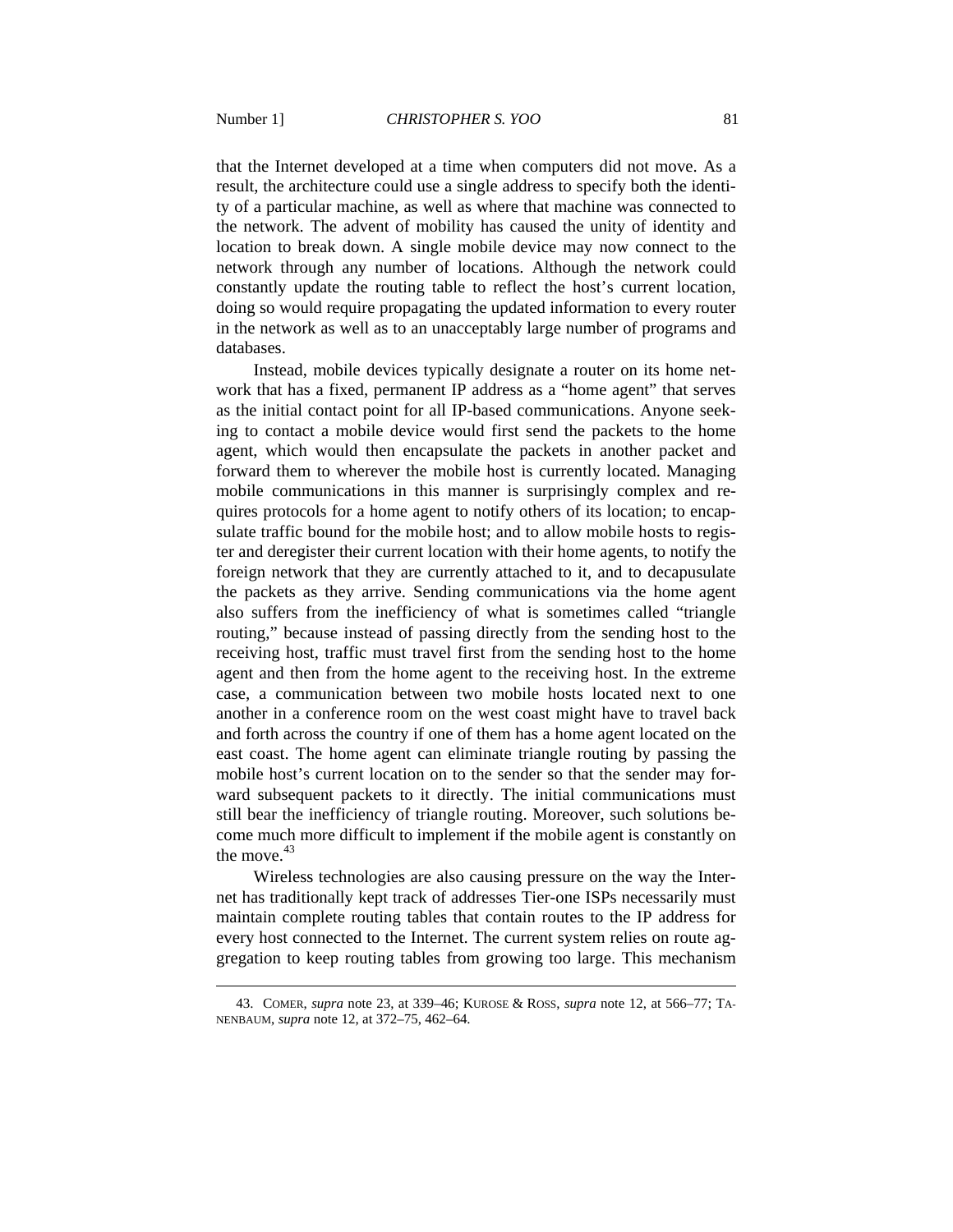can be illustrated by an analogy to the telephone system. Consider a party in Los Angeles who is attempting to call the main telephone number for the University of Pennsylvania, which is (215) 898-5000. So long as all calls to the 215 area code pass through the same outbound link, a phone switch in Los Angeles could represent all telephone numbers in that area code with a single entry in its routing table. Similarly, so long as all telephone numbers in the 898 directory are connected to the same central office, switches within Philadelphia need not maintain separate entries for each phone number in that directory. Instead, they can represent all telephone numbers located in (215) 898-xxxx with a single entry.

The Internet employs a similar system known as Classless InterDomain Routing (CIDR) to aggregate routes. CIDR is even more flexible. It can aggregate routes at any number of digits rather than being limited in the manner of area codes and directories with the digits of course being represented in binary.

This strategy depends on the address space remaining compact. In other words, this approach will fail if the 215 area code includes phone numbers that are not located in Philadelphia. If that is the case, the routing table will have to use separate entries to keep track of every single address. Thus, the fragmentation of the address space associated with mobility will eliminate the primary mechanism on which the network has relied to prevent routing tables from expanding more quickly than the architecture can support.

Another problem is somewhat more subtle. The current architecture is built on the implicit assumption that Internet addresses change on a slower timescale than do communication sessions. So long as the address architecture changes at a slower timescale, any particular Internet-based communication may take the address architecture as given. Mobility, however, increases the rate at which the address architecture changes. In addition, because addressing is handled on a decentralized basis, information about changes in the address architecture takes time to spread across the Internet. Increases in the rate with which the address space changes can cause communications sessions to fail and create the need for a new way to manage addresses.

Others have proposed radical changes in the addressing and routing architecture. One approach would replace the single address now employed in the network with two addresses: one to identify the particular machine and the other to identify its location. Whatever solution is adopted would represent a fundamental change in the network layer that unifies the entire Internet.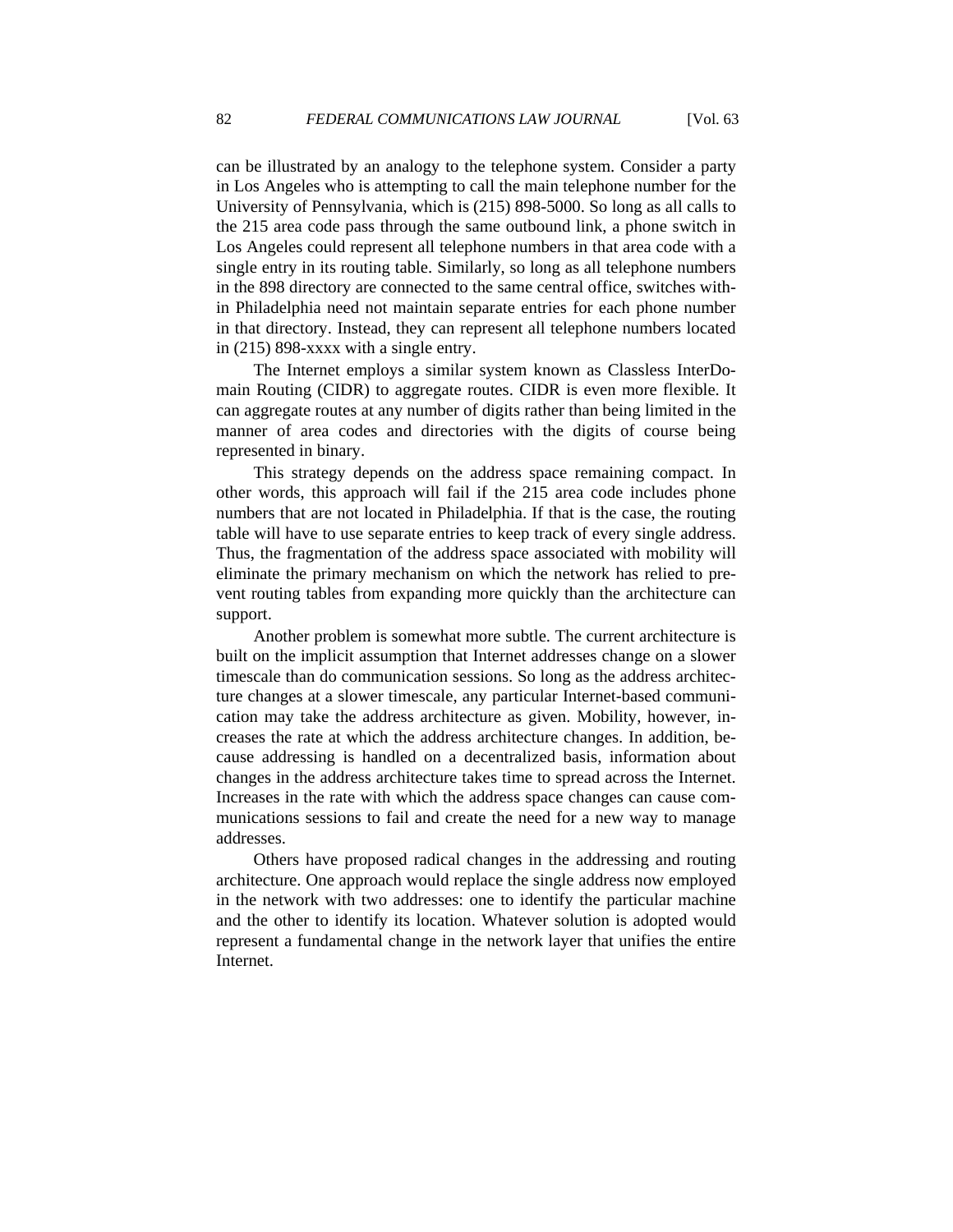# IV. CLOUD COMPUTING

Cloud computing represents one of the hottest topics in today's information technology community. Under the traditional paradigm, end users run applications on data stored locally on the host computer's hard disk. Under cloud computing, data resides in the network and is accessed on demand.

The National Institute of Standards and Technology (NIST) divides the type of services offered by cloud computing providers into three categories:44

**Software as a Service (SaaS)** providers offer finished applications that end users can access through a thin client (typically a web browser). Prominent examples of SaaS include Gmail, Google Docs, and Salesforce.com. The only computing power that an end user needs to access SaaS is a netbook capable of running a web browser. The end user has limited control over the design of the application, such as minor customization and configuration. It has no control over the servers, networking, or storage infrastructure.

**Platform as a Service (PaaS)** providers offer suites of programming languages and software development tools that customers can use to develop their own applications. Prominent examples include Microsoft Windows Azure and Google App Engine. PaaS gives end users control over application design, but does not give them control over the physical infrastructure.

**Infrastructure as a Service (IaaS)** providers offer end users direct access to processing, storage, and other computing resources and allow them to deploy their own operating systems and configure those resources as they see fit. Examples of IaaS include Amazon Elastic Compute Cloud (EC2), Rackspace, and IBM Computing on Demand.

Cloud computing can also be understood in terms of the business needs motivating its adoption. Customers are often reluctant to abandon their entire corporate intranets and to rely exclusively on cloud computing. One business case that stops short of fully embracing cloud computing is *disaster recovery*, in which customers back up their data remotely on the network. It may also involve the functionality to access that data on a shortterm basis, should the customer's internal network fail. Another classic scenario is called *cloud bursting*, in which the customer relies on cloud computing to provide overflow capacity to cover spikes in demand.

Proponents of cloud computing predict that it will yield substantial benefits.<sup>45</sup> Assuming that data centers allow multiple customers to share the

 <sup>44.</sup> Peter Mell & Tim Grance, *The NIST Definition of Cloud Computing*, NIST 2 (Oct. 7, 2009), http://csrc.nist.gov/groups/SNS/cloud-computing/cloud-def-v15.doc.

 <sup>45.</sup> *See, e.g.*, Joe Weinman, *The 10 Laws of Cloudonomics*, BLOOMBERG BUSINESSWEEK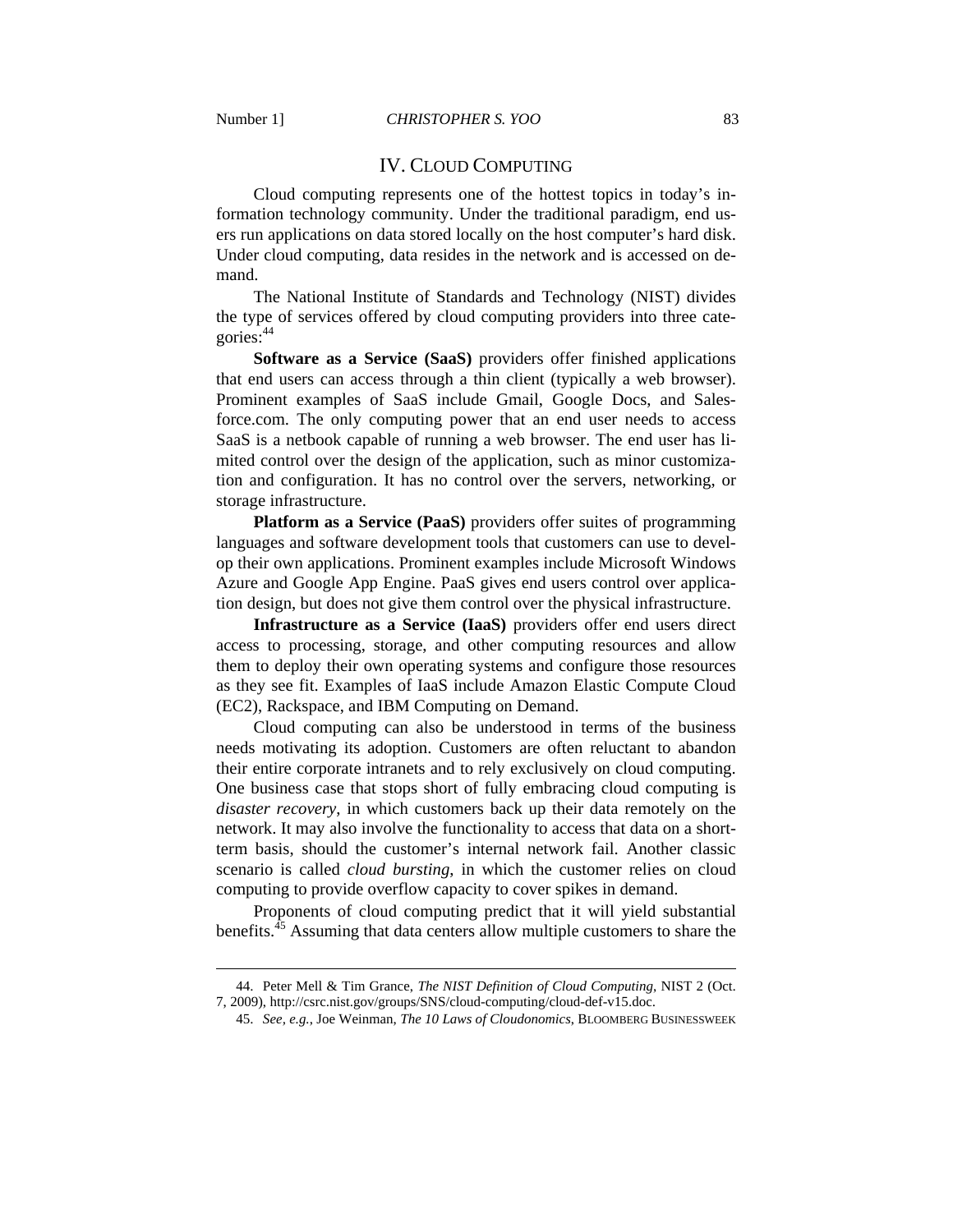same hardware, cloud computing should allow smaller companies to take advantage of scale economies that they could not realize on their own. Even companies that are large enough to achieve minimum efficient scale by themselves may see advantages. The fact that hardware represents discrete (and often significant) investments that must typically be provisioned in advance means that companies risk running out of capacity should demand grow more rapidly than anticipated. Conversely, they may face the burden of underutilized resources should demand grow unexpectedly slowly. The fact that companies must provision hardware for peak demand also means that cloud computing is particularly helpful when demand is highly variable, since aggregating demand lowers variability.<sup>46</sup> The greater dispersion made possible by virtualization can reduce latency and increase reliability.

Predictions about the future of cloud computing run the gamut, with some forecasting that all information technology will eventually migrate into the cloud<sup>47</sup> and others arguing that it is nothing more than overhyped repackaging of existing technologies.<sup>48</sup> What is even more poorly understood is what increasing use of cloud computing would mean for the network architecture.

# *A. End-User Connectivity*

Cloud-computing customers need different services from the network that provides the physical connectivity to end users (often called the "last mile"). Since the software and data needed to run applications no longer reside on end users' hard disks, cloud computing needs more ubiquitous connectivity and more substantial uptime guarantees than previously required. Because data processing no longer occurs locally, reliance on cloud computing also increases demand for the quantity bandwidth as well as its ubiquity.

Moreover, because cloud computing provides services that used to be delivered by corporate intranets, cloud computing users may well demand higher levels of quality of service from their last-mile networks. These de-

<sup>(</sup>Sept. 6, 2008), http://www.businessweek.com/technology/content/sep2008/tc2008095\_ 942690.htm.

 <sup>46.</sup> In short, aggregating flows that are not perfectly correlated reduces variability. Christopher S. Yoo, *Rethinking the Commitment to Free, Local Television*, 52 EMORY L.J. 1579, 1707–08, 1707 n.471 (2003). As one industry commentator observes: "The peak of the sum is never greater than the sum of the peaks." Weinman, *supra* note 45.

 <sup>47.</sup> *See, e.g.*, NICHOLAS CARR, THE BIG SWITCH (2008).

 <sup>48.</sup> *See, e.g.*, *Oracle CEO Larry Ellison Bashes "Cloud Computing" Hype*, YOUTUBE (Oct. 6, 2009), http://www.youtube.com/watch?v=UOEFXaWHppE; *see also* Geoffrey A. Fowler & Ben Worthen, *The Internet Industry Is on a Cloud—Whatever that May Mean*, WALL ST. J., Mar. 26, 2009, at A1.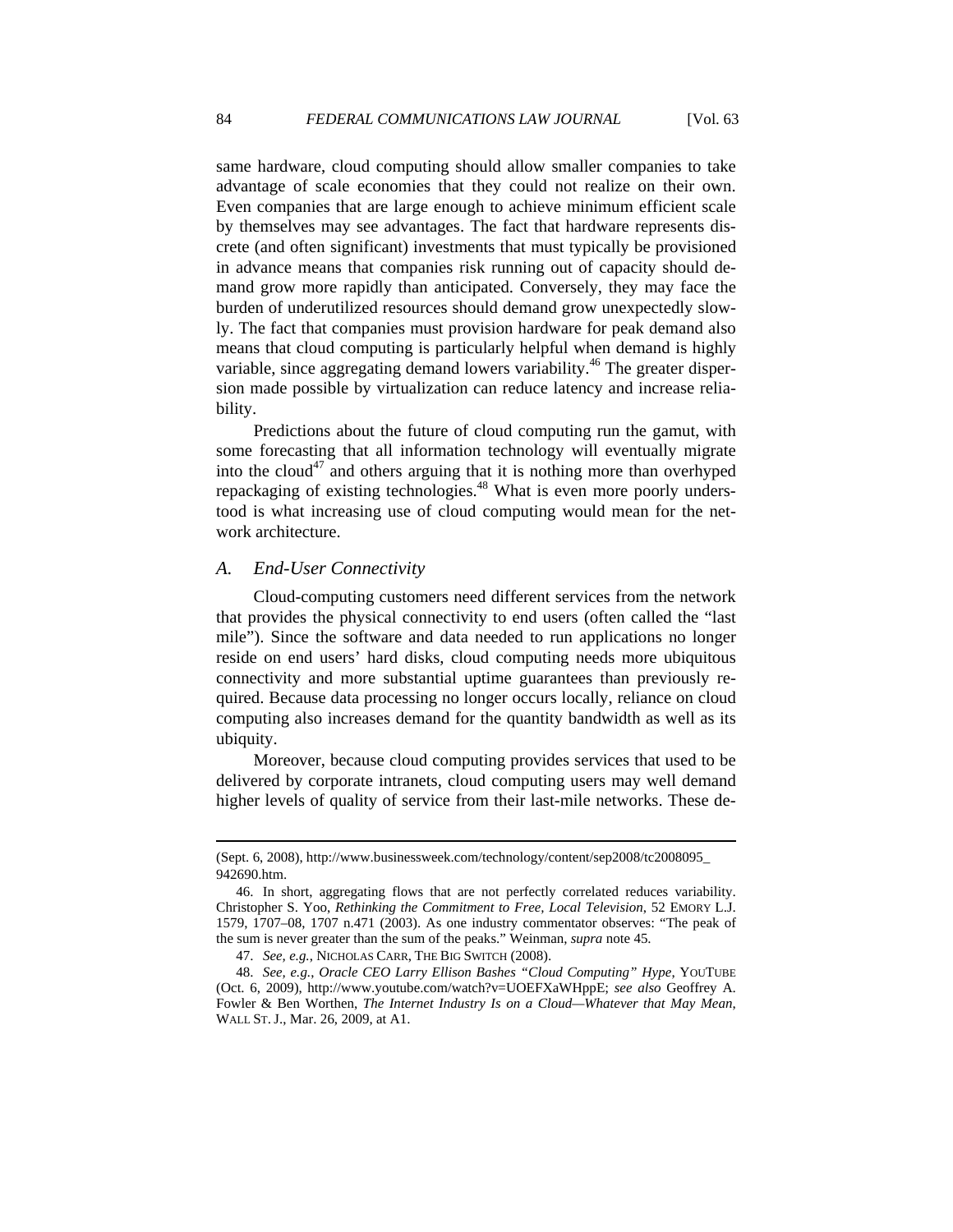mands will likely vary from company to company. For example, financialservice companies typically require perfect transactions with latency guarantees measured in microseconds. In addition, the provider must be able to verify the delivery time of each and every transaction after the fact. The fact that information that used to reside exclusively within an end user's hard disk and processor must now be transmitted over the network also means that cloud-computing customers are likely to demand higher levels of security from their last-mile networks.

#### *B. Data Center Connectivity*

The advent of cloud computing also requires improvements in data center connectivity. As an initial matter, customers establishing new cloud computing instances must provision their data to the data center. Because datasets in the terabyte range would take weeks to upload, many cloudcomputing providers recommend that customers download their data onto a physical storage medium and to send it via an overnight mail service, such as FedEx $49$ 

The agility and virtualization demanded by cloud computing also requires the flexibility to move large amounts of data between data centers very quickly. The best-efforts architecture of the current Internet cannot offer the guaranteed levels of quality of service that these functions require. For this reason, many cloud-computing providers interconnect their data centers through dedicated private lines. Others have begun outsourcing these services to other networks, partially to gain the economies of sharing resources with other firms, and partially out of concern that operating these networks will lead them to be classified as common carriers.

Cloud computing is also placing new demands on the network's approach to routing. The BGP-based system responsible for routing traffic on the current Internet employs an algorithm that by default sends traffic along the path that transverses the fewest autonomous systems. Most cloudcomputing providers need greater control over the paths taken by key traffic. As a result, many rely on MPLS or some other protocol to manage routing. On a more radical level, some industry observers note that the identity/locator split discussed above—with mobile computing assigning separate addresses to each individual machine and to the location that the machine is currently connected to the network—should be augmented still further with a third address to mark the location where the application that the machine is accessing resides. $50$ 

 <sup>49.</sup> *See, e.g.*, Jon Brodkin, *Amazon Cloud Uses FedEx Instead of the Internet to Ship Data*, NETWORK WORLD (June 10, 2010), http://www.networkworld.com/news/2010/ 061010-amazon-cloud-fedex.html.

 <sup>50.</sup> *See* NEMERTES RESEARCH, *supra* note 11, at 53–54.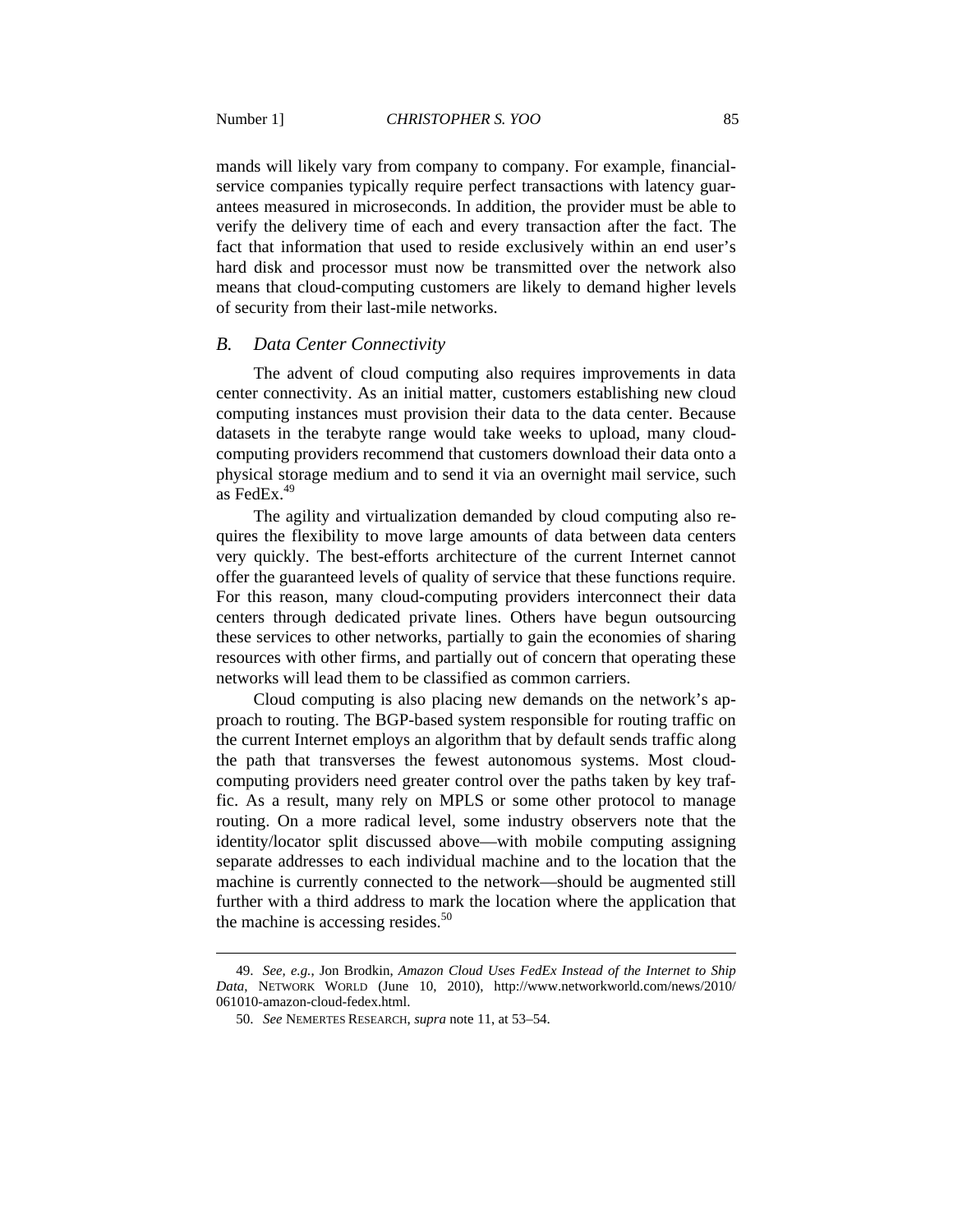# *C. Privacy and Security*

Finally, cloud computing has fairly significant implications for privacy and security. As an initial matter, cloud computing often requires large amounts of data that previously did not leave a corporate campus to be shifted from one data center to another. In addition, virtualization necessarily envisions that this data will reside on the same servers as other companies' data. As a result, the hardware located in these data centers and the networks interconnecting them require a higher level of security than previously necessary. Industry participants are also often very protective of information about the volume and pattern of their transactions. They are thus likely to impose stringent requirements on what data can be collected about their operations and how that data is used.

The fact that data may be shifted from one data center to another also potentially makes that data subject to another jurisdiction's privacy laws. Because customers are ultimately responsible for any such violations, they are likely to insist on a significant degree of control over where data resides at any particular moment.

# V. PROGRAMMABLE NETWORKING

One of the primary architectural principles underlying the Internet is that routers should operate on a pure store-and-forward basis without having to keep track of what happens to packets after they have been passed on. This commitment is reflected in the Internet's general hostility toward virtual circuits and the belief that routers should not maintain per-flow state. Opponents of network management often point to the Senate testimony offered by officials of Internet2—a nonprofit partnership of universities, corporations, and other organizations devoted to advancing the state of the Internet—noting that, although their network designers initially assumed that ensuring quality of service required building intelligence into the network, "all of [their] research and practical experience supported the conclusion that it was far more cost effective to simply provide more bandwidth."<sup>51</sup>

To a certain extent, this longstanding hostility toward virtual circuits is an artifact of the Internet's military origins that has less relevance for the Internet of today. DARPA protocol architect David Clark has pointed out that the belief that routers operating in the core of the network should not maintain a per-flow state derived largely from the high priority that military planners placed on survivability.52 As noted earlier, survivability does not

 <sup>51.</sup> *Net Neutrality: Hearing Before the S. Comm. on Commerce, Science, and Transportation*, 109th Cong. 64, 66 (2006) (statement of Gary R. Bachula, vice president, external affairs, Internet2), *available at* http://commerce.senate.gov/public/?a=Files.Serve&File\_id= c5bf9e54-b51f-4162-ab92-d8a6958a33f8.

 <sup>52.</sup> Clark, *supra* note 2, at 107–08.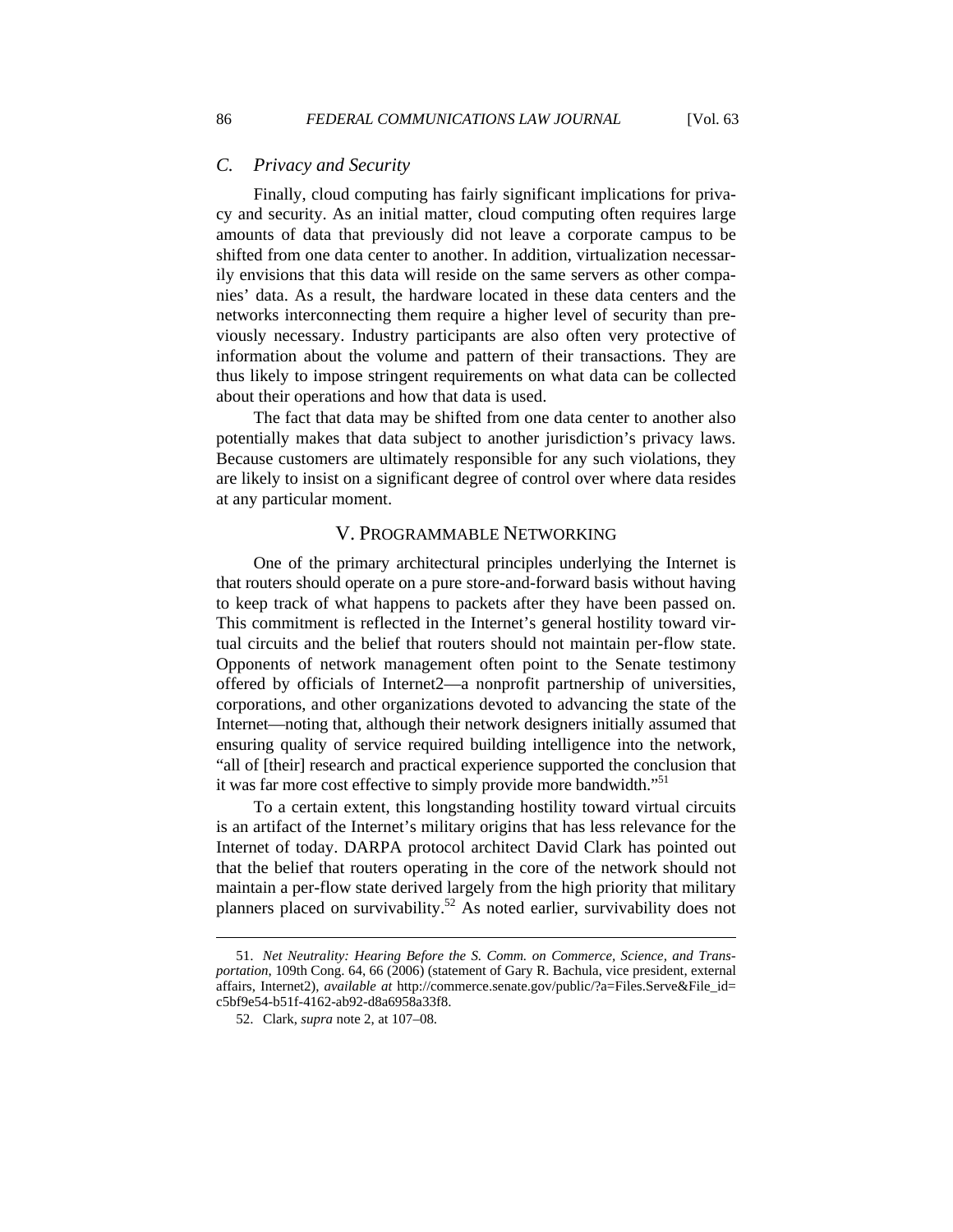represent a significant concern for the modern Internet.

Moreover, technologies such as IntServ and MPLS, both of which are governed by accepted IETF standards, use virtual circuits to simplify packet forwarding and to support a fairer and more efficient allocation of traffic. Although IntServ has not achieved widespread acceptance, interest in MPLS appears to be growing.

These developments can be seen as part of a broader move away from viewing routers as static devices that always operate in a particular way and toward looking at the network as a programmable switching fabric that can be reconfigured from store-and-forward routers into virtual circuits as needed. For example, Internet2 (which, as noted earlier, is often held out as proof of the engineering community's conviction that network management is unnecessary) offers a service that it calls its Interoperable On-demand Network (ION) that allows researchers to establish dedicated point-to-point optical circuits to support large data transfers and other bandwidthintensive applications. Internet2 notes that the "advanced science and engineering communities . . . are already straining against the limits of today's network capabilities—and capacities" and that advanced media and telepresence applications often need the type of dedicated circuits previously regarded as anathema.<sup>53</sup>

Given the greater flexibility and functionality of today's routers and the increasingly intense demands being placed on them, there seems little reason to require that they always operate in a single, predetermined manner. That said, effective utilization of these new capabilities will doubtlessly require the development of new technical and institutional arrangements. Such innovations and changes may be inevitable if end users are to enjoy the full range of the network's technical capabilities.

## VI. PERVASIVE COMPUTING AND SENSOR NETWORKS

The last development that I will discuss that promises to effect some fundamental changes to the network architecture is the deployment of pervasive computing and sensor networks.<sup>54</sup> Computer chips are being incorporated into an ever-widening array of devices. In addition, the growth of what the ITU calls "the Internet of things" means that more and more objects are being outfitted with radio frequency identification (RFID) chips, which combine a wireless antenna with a tiny amount of memory.<sup>55</sup> Al-

 <sup>53.</sup> *Internet2 ION*, INTERNET2 (Sept. 2009), http://www.internet2.edu/pubs/200909-IS-ION.pdf.

 <sup>54.</sup> For the seminal work on this subject, see Mark Weiser, *The Computer for the 21st Century*, SCI. AM., Sept. 1991, at 94.

 <sup>55.</sup> *See* INT'L TELECOMM. UNION, ITU INTERNET REPORTS 2005: THE INTERNET OF THINGS (2005).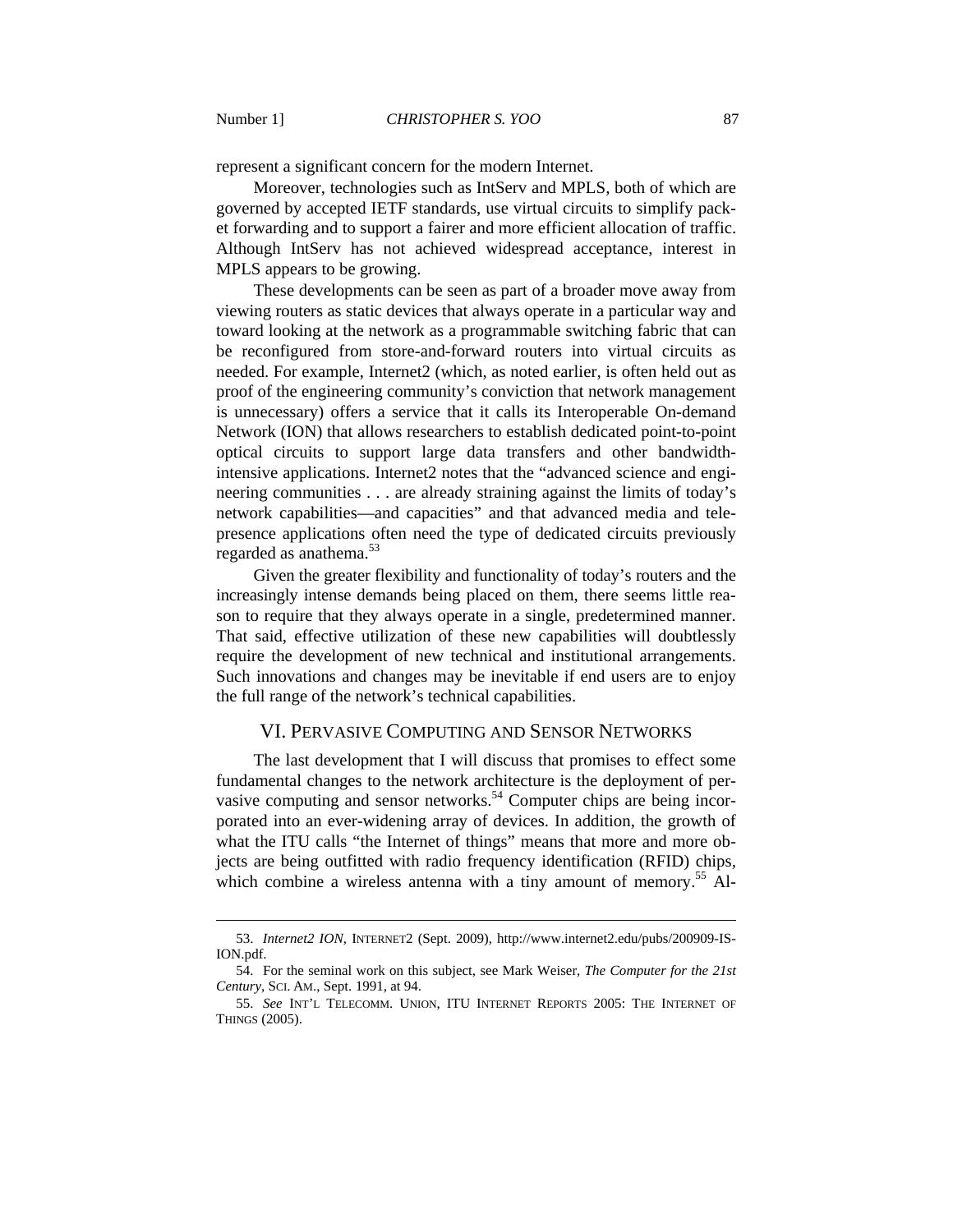though RFID chips do not have their own power sources, the wireless signal from a sensor can provide enough power to activate them.

Most of the literature on sensor networks has focused on the privacy implications. What has been largely overlooked is the extent to which sensor networks and pervasive computing will require different services from the network. As an initial matter, pervasive computing and RFID chips may require a greater degree of last-mile connectivity than the network currently provides. Sensor networks also necessarily involve machine-to-machine communications, which are typically more intensive and follow patterns that are quite different from those that occur when human beings initiate the communications. These developments also represent a significant increase in the number of devices that will require network visibility, which will increase the pressure on the network to migrate to IPv6. In addition, the mobility of many of these endpoints may accelerate the rate of change within the address space, which may cause changes in routing and addressing systems.

Equally importantly, these developments represent a fairly significant increase in the heterogeneity of devices attached to the network. The current network model implicitly assumes that the network interconnects a series of general-purpose devices. Pervasive computing and sensor networks involve more specialized devices that perform a narrower range of functions. As such, they may require a different approach to networking. For example, these devices may not be able to send acknowledgements in the manner envisioned by TCP. Unleashing the functionality of these stripped-down devices may also require a much tighter integration with the network.

Consequently, these devices may not have individual IP addresses. Instead, they may reside behind an IP gateway and communicate with one another through a lower-layer protocol. If so, they may require more widescale deployment of the middlebox architecture that has proven so controversial. That said, it is probably too early to offer any reliable predictions of the impact that deployment of these technologies will have on the architecture of the network.

## VII. CONCLUSION

One recurrent theme in the debates over Internet policy is the claim that the Internet's future success depends on preserving the architecture that has made it successful in the past. This claim has always struck me as inherently conservative and potentially Panglossian.<sup>56</sup> Policymakers must

 <sup>56.</sup> Pangloss was the teacher in Voltaire's *Candide* who often remarked that we live in "the best of all possible worlds." VOLTAIRE, CANDIDE AND OTHER STORIES 4, 14, 88 (Roger Pearson trans., 2006) (1759).